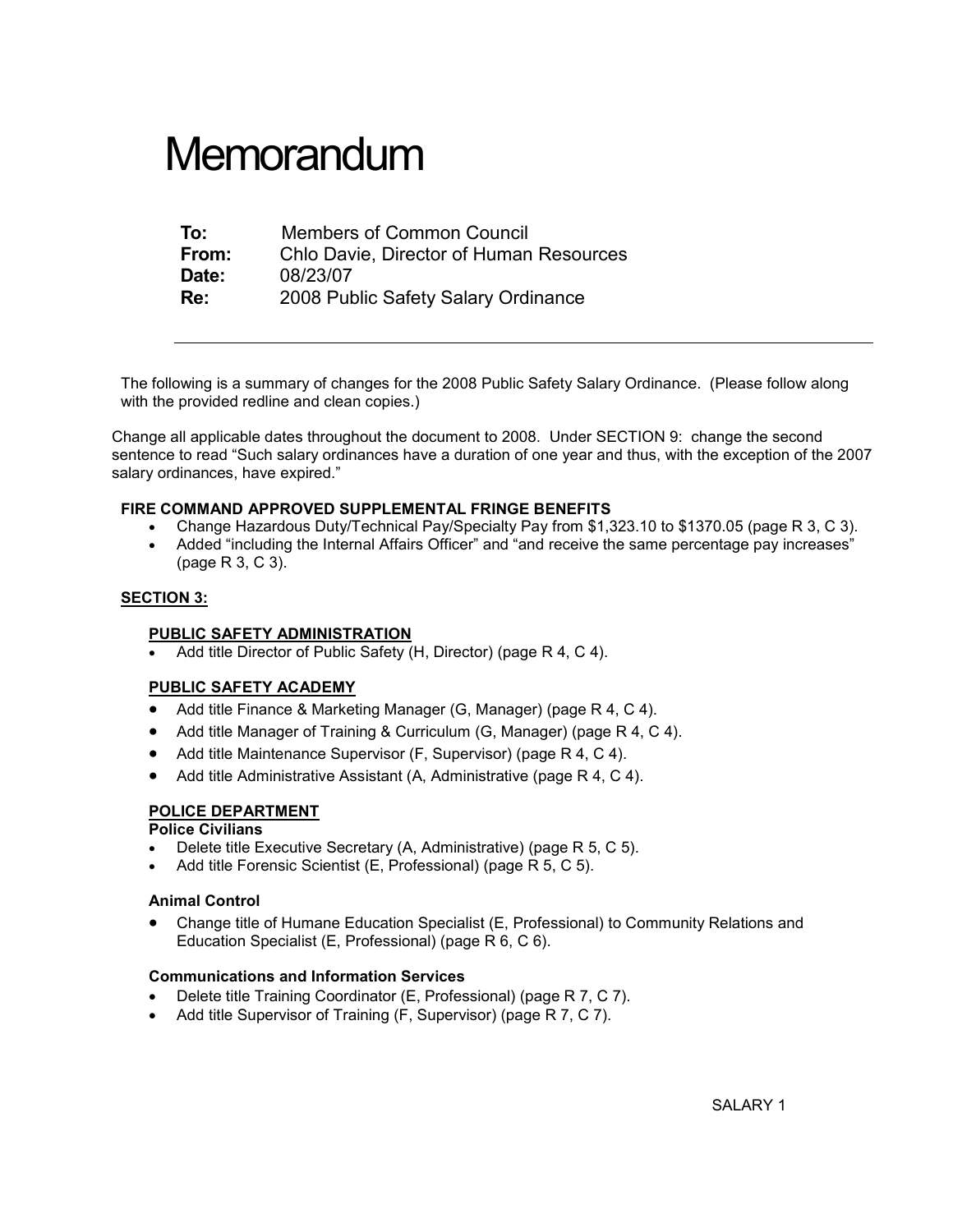# FIRE DEPARTMENT

# Fire Civilians

Change title of Fiscal Manager (G, Manager) to Director of Finance and Facilities (H, Director) (page R 7,  $C$  7).

## PART TIME/SEASONAL TEMPORARY POSITIONS

### POLICE DEPARTMENT

- Delete title Citizen Contact Officer (M, Regular Part-Time Professional) (page R 8, C 8).
- Delete title Community Service Officer/College Incentive Program (J, Part-Time/Seasonal) (page R 8, C 8).
- Delete title Project Director (M, Regular Part-Time Professional) (page R 9, C 8).
- Delete title Mentoring Manager (M, Regular Part-Time Professional) (page R 9, C 8).
- Delete title Executive Secretary (L, Regular Part-Time) (page R 9, C 8).

#### Neighborhood Code Enforcement

- Delete title Resident Nuisance Abatement Officer (J, Part Time/Seasonal) (page R 9, C 9).
- Delete title Weed Control Coordinator (J, Part Time/Seasonal) (page R 9, C 9).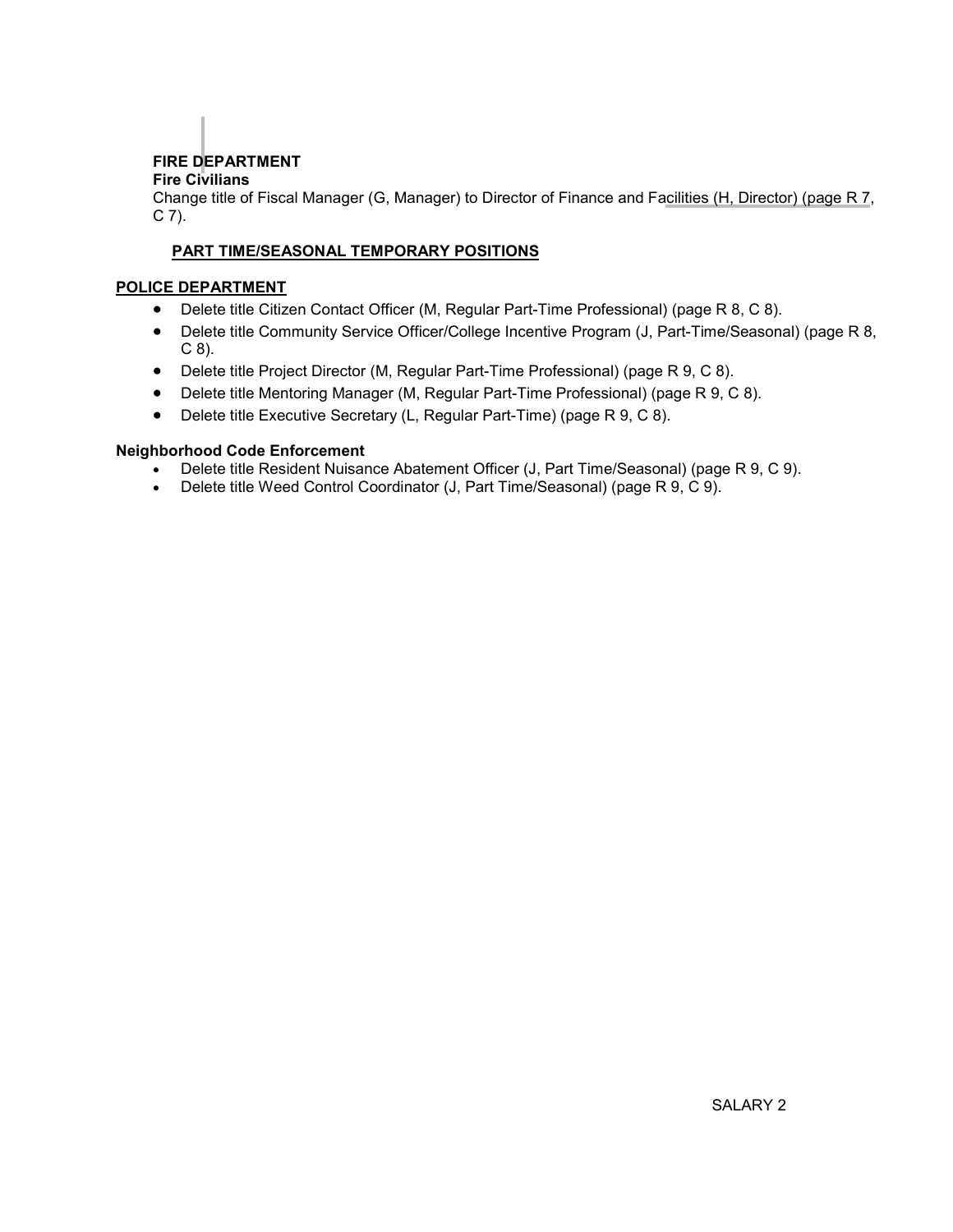#### SPECIAL ORDINANCE NO. S-

#### AN ORDINANCE fixing the salaries of all members of the Division of Public Safety of the City of Fort Wayne, Indiana for the year 2008.

 WHEREAS, the Mayor and Common Council of the City of Fort Wayne, Indiana have, according to the powers outlined in IC 36-8-3-3-(d), assigned to all members of the Police and Fire Departments of the City of Fort Wayne a Job Category under the City Classification System established by Bill No. R-96-09-04 Resolution No. R-52- 96 as subsequently modified and improved, which categories should accurately reflect the duties and responsibilities of said employees, and

WHEREAS, the Mayor of the City of Fort Wayne has recommended a maximum salary level for

each job category in a systematic way, and

WHEREAS, the Common Council must assure that salaries reflect the duties and responsibilities

assigned to each employee, and to be certain that such salaries are fair and equitable, and

 WHEREAS, the funds of such salaries are to be provided by the 2008 City Budget operating funds and other sources as may be specified by the Common Council.

#### NOW, THEREFORE, BE IT ORDAINED BY THE COMMON COUNCIL OF THE CITY OF FORT

#### WAYNE, INDIANA:

 SECTION 1. That all members of the Police and Fire Departments of the City of Fort Wayne, shall be classified by the letters, job titles and job categories herein designated, and that no changes be made in any job category without the specific approval of the Common Council except for those brought about by collective bargaining with authorized representatives of City employees in accordance with the existing collective bargaining agreements.

**SECTION 2.** That the following grid of salaries is fixed and authorized as the grid for approved job categories. It shall be the City's policy that no employee shall be paid below their job category and it will not be exceeded, except for approved shift differentials, approved longevity pay, approved overtime pay, approved technical skill pay, approved educational bonus, approved clothing allowance.

#### SEE EXHIBIT "A" ATTACHED HERETO AND MADE A

#### PART HEREOF IN ITS ENTIRETY

The grid, as reflected on Exhibit "A" is an attempt to maintain an orderly, consistent and competitive pay policy that includes a "bonus" program for superior performance and a "Grid System" that represents the actual market range for the Non-Union positions within City Government and it's Utilities. Actual adjustments in salaries within amounts fixed herein by Council will result from 1) Any general increase to the Grid shall only occur should the actual market

SALARY 3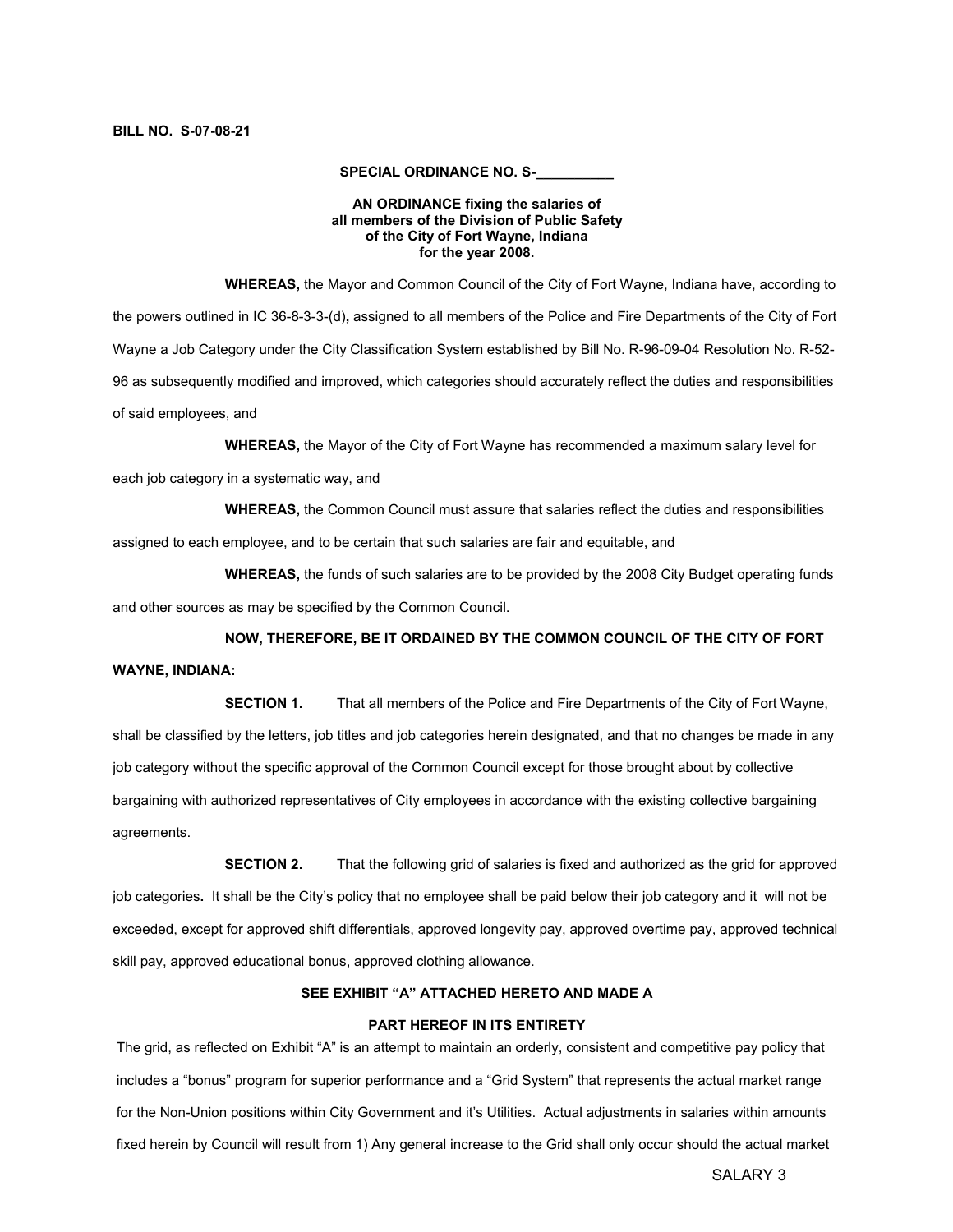range for a category increases considerably and/or 2) Progression to a level specified in an approved collective bargaining agreement between the City of Fort Wayne and a recognized bargaining unit.

A. That the following fringe benefits are hereby approved for the year 2008 for the employees in

the Fire Command:

#### FIRE COMMAND APPROVED SUPPLEMENTAL FRINGE BENEFITS

| - Hazardous Duty/Technical Pay/Speciality Pay          | \$1370.05             |
|--------------------------------------------------------|-----------------------|
| - Educational Bonus                                    | \$450/vr              |
| (Associate Degree or higher - Fire Science Technology) |                       |
| - Clothing Allowance                                   | $$1,500.00/\text{yr}$ |

That all Fire Command, including the Internal Affairs Officer, shall have the same longevity, disability, survivors benefits, retirement health insurance benefits, sick leave, personal leave, holiday leave, bereavement pay and vacation leave rights and receive the same percentage pay increases as provided to members of the Fire Department covered by a collective bargaining agreement.

B. That the following fringe benefits are hereby approved for the year 2008 for the employees in

the Police Command:

| <b>Educational Bonus</b> | <b>FOP</b> | <b>PBA</b> |
|--------------------------|------------|------------|
| - Associate Degree       | \$450/yr   | \$450/yr   |
| - Bachelor's Degree      | \$900/vr   | \$900/vr   |
| - Master's Degree        | \$1,300/yr | \$1,400/yr |
| - Doctorate Degree       | N/A        | \$1,900/yr |
| - Clothing Allowance     | \$1,700/yr | \$1,700/yr |

- C. That all Police Command shall be eligible for any additional benefits afforded the Fraternal Order of Police.
- D. That all Police Command, Captains and above, shall receive the same percentage pay increases as afforded the Fraternal Order of Police.

 SECTION 3. The following is a true and complete listing of all members of the Police and Fire Departments of the City of Fort Wayne salaried non-bargaining unit positions by Department, Position, Title, and job category. It does not include those positions which are specified as part of a bargaining unit having a written economic agreement with the City negotiated by the City Attorney and approved by Common Council.

#### LETTERJOB CATEGORY JOB/TITLE/POSITION

#### PUBLIC SAFETY ADMINISTRATION

**I** Executive **Director of Public Safety**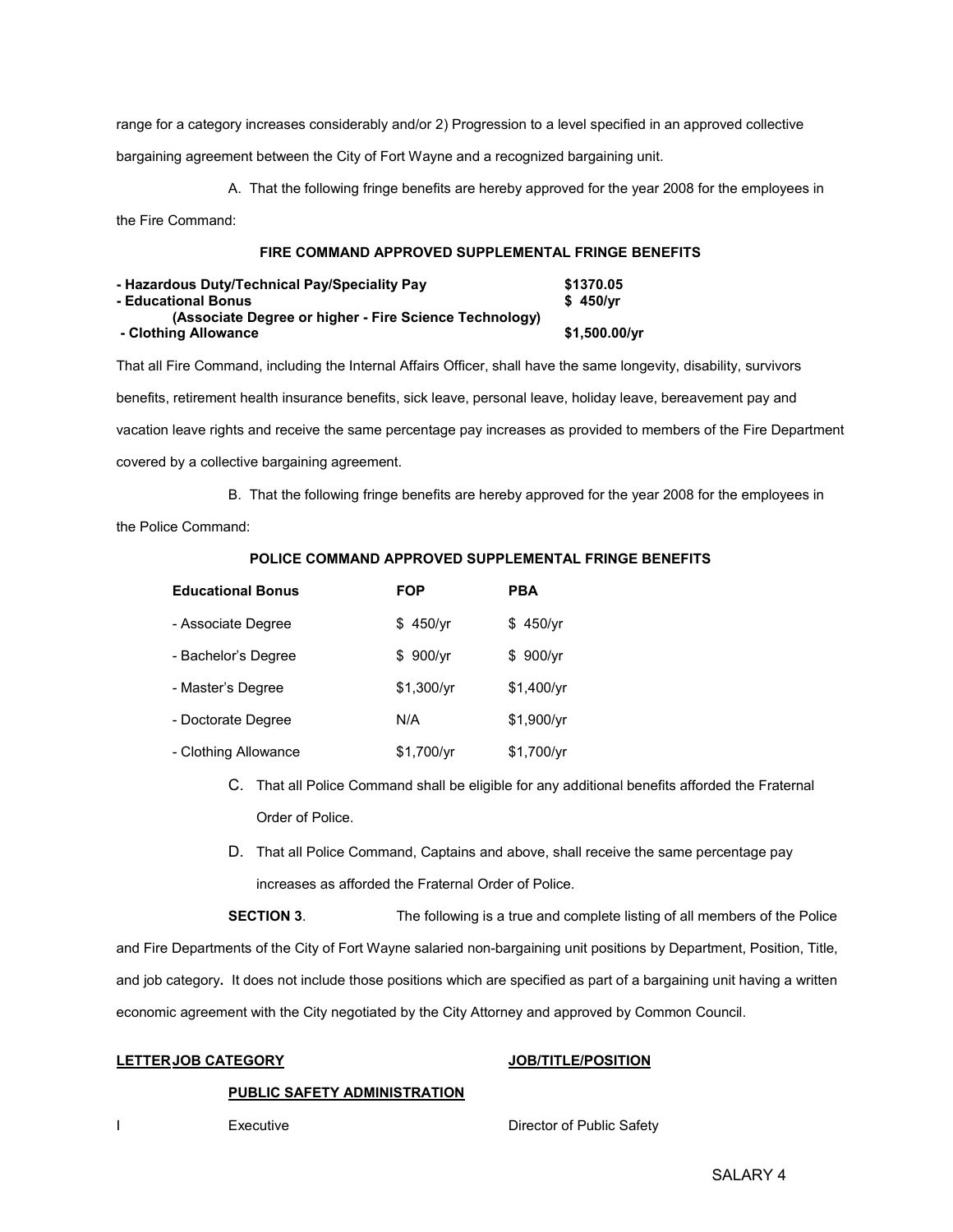#### HOMELAND SECURITY

| I | Executive                    | Director of Homeland Security                              |
|---|------------------------------|------------------------------------------------------------|
| H | Director                     | Metropolitan Medical Response<br><b>System Coordinator</b> |
|   | <b>PUBLIC SAFETY ACADEMY</b> |                                                            |
| T | Executive                    | Director of Public Safety<br>Academy                       |
| G | Manager                      | Finance & Marketing Manager                                |
| G | Manager                      | Manager of Training &<br>Curriculum                        |
| F | Supervisor                   | Maintenance Supervisor                                     |
| A | Administrative               | <b>Administrative Assistant</b>                            |

#### POLICE DEPARTMENT

#### POLICE CIVILIANS

| H | Director         | Director of Finance & Facilities                 |
|---|------------------|--------------------------------------------------|
| A | Administrative   | <b>Administrative Assistant</b>                  |
| Н | Director         | Director Victim's Assistance                     |
| G | Manager          | Crime Laboratory Manager                         |
| G | Manager          | Research and Grants Manager                      |
| B | Paraprofessional | Police Athletic League<br>(PAL) Coordinator      |
| B | Paraprofessional | Civilian Coordinator/Crime<br><b>Stoppers</b>    |
| B | Paraprofessional | Civilian Property/<br><b>Evidence Specialist</b> |
| D | Technician       | <b>Crime Analyst</b>                             |
| B | Paraprofessional | Drug House Ordinance<br>Coordinator              |
| Ε | Professional     | Sr. Victim's Advocate                            |
| Ε | Professional     | Victim Advocate                                  |
| D | Technician       | Crime Lab Technician                             |
| Е | Professional     | <b>Forensic Scientist</b>                        |
| D | Technician       | Detective Bureau Desk Person                     |
| D | Technician       | Sr. Crime Analyst                                |
| F | Supervisor       | <b>Supervisor of Property</b><br>Room Operations |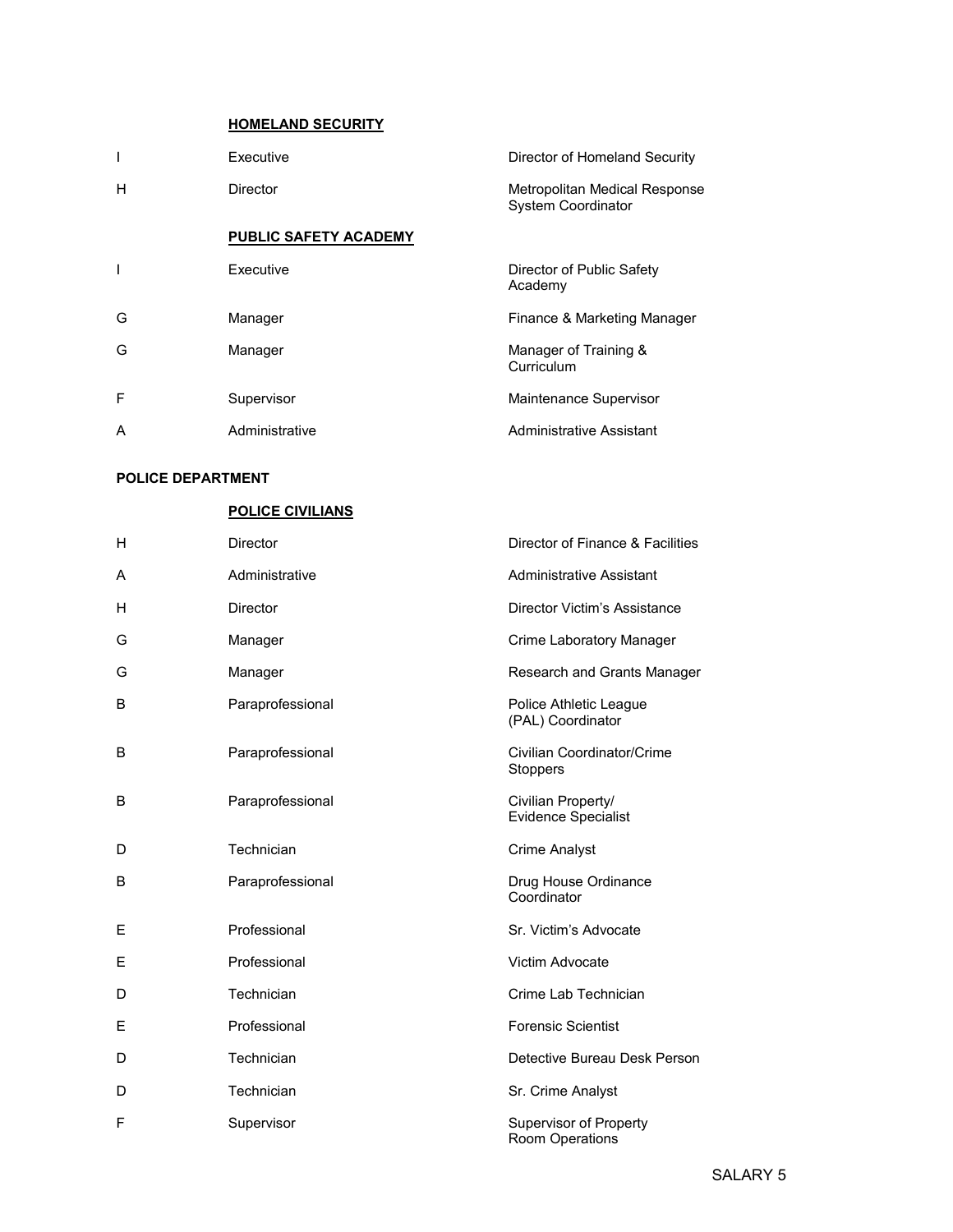### POLICE COMMAND

| H | <b>Director</b>                                | <b>Assistant Chief of Police</b>                    |
|---|------------------------------------------------|-----------------------------------------------------|
| T | Executive                                      | <b>Chief of Police</b>                              |
| G | Manager                                        | Deputy Chief                                        |
| F | Supervisor                                     | Captain                                             |
|   | <b>ANIMAL CONTROL</b>                          |                                                     |
| F | Supervisor                                     | Animal Care Supervisor                              |
| H | <b>Director</b>                                | Director of Animal Care and Control                 |
| F | Supervisor                                     | <b>Enforcement Supervisor</b>                       |
| E | Professional                                   | <b>Community Relations and Education Specialist</b> |
| F | Supervisor                                     | <b>Office Supervisor</b>                            |
| Е | Professional                                   | <b>Volunteer Coordinator</b>                        |
| F | Supervisor                                     | Lead Officer                                        |
|   | <b>COMMUNICATIONS AND INFORMATION SERVICES</b> |                                                     |
| A | Administrative                                 | Administrative Assistant                            |

| H | <b>Director</b>                      | Director of Communications and Information Services |
|---|--------------------------------------|-----------------------------------------------------|
| С | Dispatchers                          | Dispatcher                                          |
| D | Technician                           | Electronics / Radio Installer                       |
| D | Technician                           | Two-Way Radio / Electronics / Technician            |
| F | Supervisor                           | <b>Operations Supervisor</b>                        |
| F | Supervisor                           | Supervisor of Records                               |
| D | Technician                           | Records Technician                                  |
| D | Technician                           | Senior Records Technician                           |
| D | Technician                           | Quality Assurance Technician                        |
| F | Supervisor                           | Shift Supervisor of Dispatchers                     |
| F | Supervisor                           | Supervisor of Radio Shop                            |
| F | Supervisor                           | <b>Supervisor of Training</b>                       |
|   | <b>NEIGHBORHOOD CODE ENFORCEMENT</b> |                                                     |
| F | Supervisor                           | <b>Customer Relations Supervisor</b>                |
| B | Paraprofessional                     | Legal Assistant                                     |
| A | Administrative                       | <b>Administrative Assistant</b>                     |
| F | Supervisor                           | <b>Staff Accountant Supervisor</b>                  |
| F | Supervisor                           | <b>Field Supervisor</b>                             |

#### FIRE DEPARTMENT

|                | <b>FIRE CIVILIANS</b> |                                     |          |
|----------------|-----------------------|-------------------------------------|----------|
| $\overline{A}$ | Administrative        | <b>Executive Secretary</b>          |          |
| G              | Manager               | <b>Building Maintenance Manager</b> |          |
| E              | Professional          | <b>Medical Instructor</b>           |          |
| G              | Manager               | Shop Manager                        |          |
| H              | <b>Director</b>       | Director of Finance and Facilities  | SALARY 6 |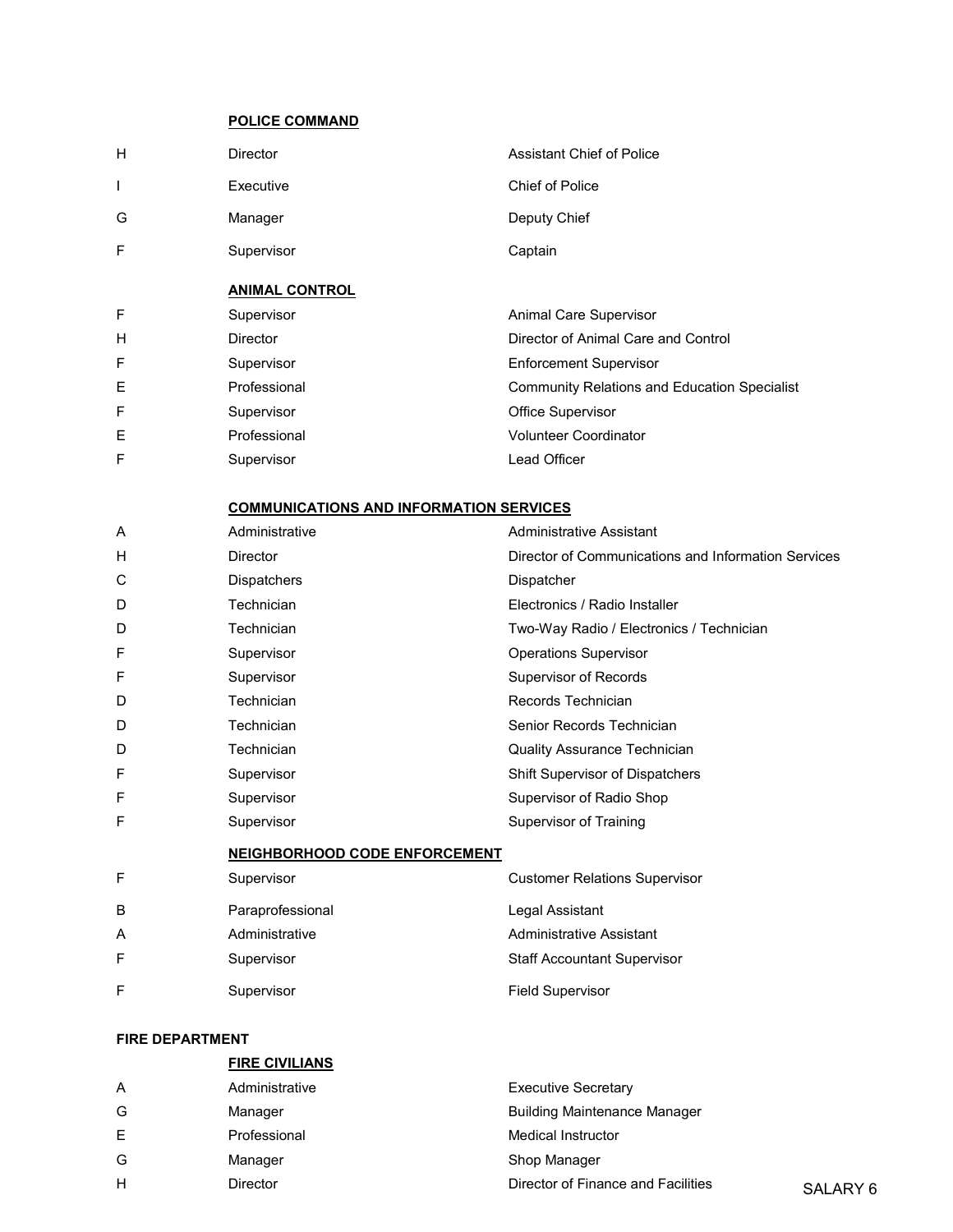| G | Manager                                      | Internal Affairs Officer        |
|---|----------------------------------------------|---------------------------------|
| G | Manager                                      | Director Public Information     |
| Е | Professional                                 | <b>EMS Director</b>             |
| A | Administrative                               | <b>Administrative Assistant</b> |
| F | Professional                                 | System Administrator            |
|   | <b>FIRE COMMAND</b>                          |                                 |
| I | Executive                                    | Fire Chief                      |
| Н | <b>Director</b>                              | Deputy Chief                    |
| G | Manager                                      | <b>Assistant Chief</b>          |
|   | <b>WEIGHTS AND MEASURES</b>                  |                                 |
| G | Manager                                      | Weights & Measures Inspector    |
|   | <b>PART TIME/SEASONALTEMPORARY POSITIONS</b> |                                 |

# POLICE DEPARTMENT

| L | <b>Regular Part Time</b>       | <b>Adult Guards</b>                             |
|---|--------------------------------|-------------------------------------------------|
| L | Regular Part Time              | Civilian Property Manager                       |
| L | Regular Part Time              | <b>Community Service</b>                        |
|   |                                | Officer/Retired Officer Program                 |
| J | Part Time/Seasonal             | Intern/Temporary                                |
| J | Part Time/Seasonal             | Victim Assistance Intern                        |
| L | <b>Regular Part Time</b>       | Victim's Advocate                               |
| м | Regular Part Time Professional |                                                 |
| L | Regular Part Time              | <b>Investigation Division General Assistant</b> |
| L | Regular Part Time              | Administrative Assistant                        |
|   |                                |                                                 |

#### ANIMAL CONTROL

| J | Part Time/Seasonal             | Kennel Attendant                                    |
|---|--------------------------------|-----------------------------------------------------|
| L | <b>Regular Part Time</b>       | Humane Education Assistant (partially Grant Funded) |
| J | Part Time/Seasonal             | Intern/Seasonal                                     |
| L | <b>Regular Part Time</b>       | <b>Adoption Assistant</b>                           |
| L | <b>Regular Part Time</b>       | Administrative Assistant (Grant Funded)             |
| L | <b>Regular Part Time</b>       | <b>Enforcement Assistant</b>                        |
| L | <b>Regular Part Time</b>       | Kennel Attendant                                    |
| M | Regular Part Time Professional |                                                     |
|   |                                |                                                     |

# COMMUNICATIONS AND INFORMATION SERVICES

| Regular Part Time | Electronics / Radio Installer |
|-------------------|-------------------------------|
| Regular Part Time | Dispatcher                    |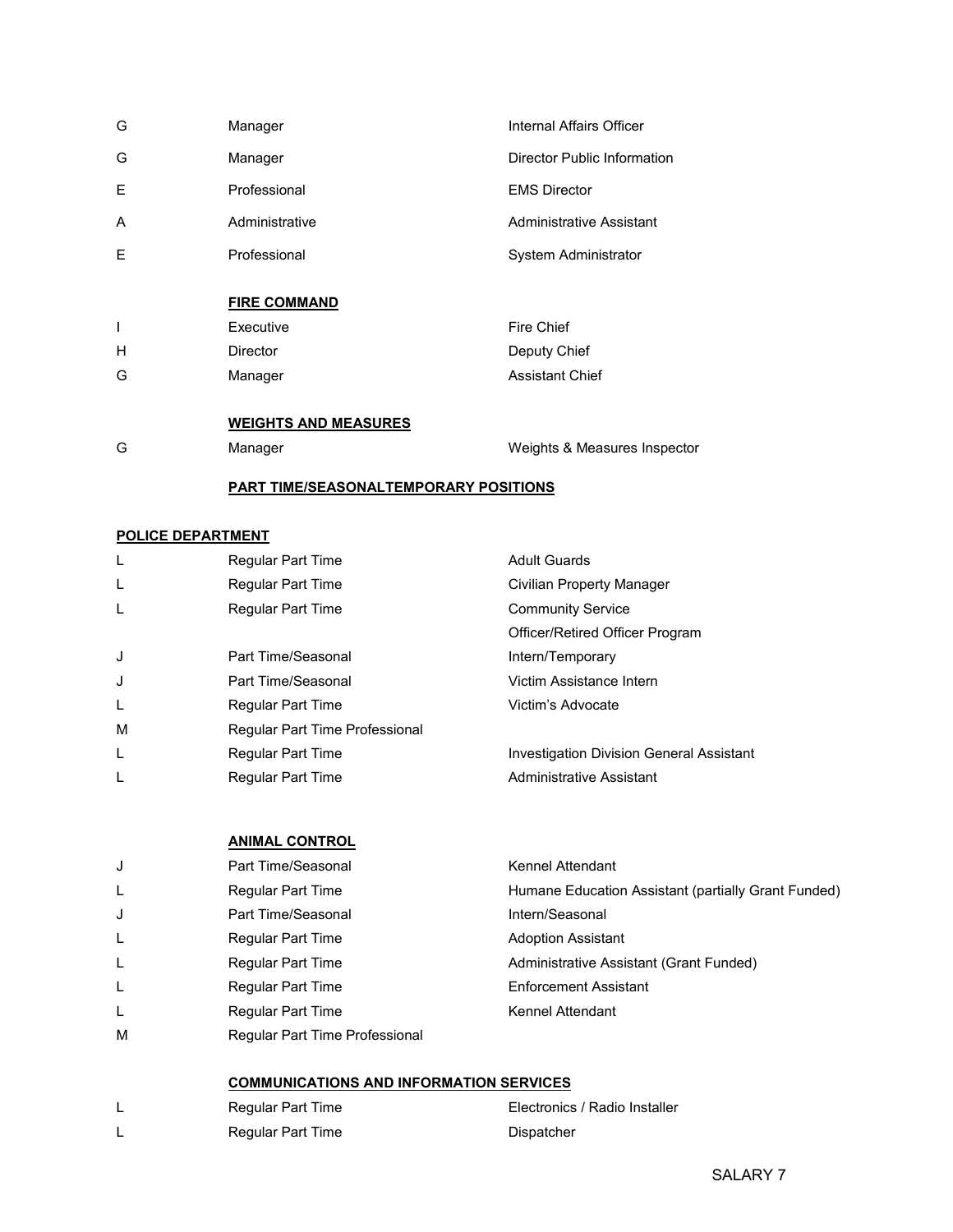#### NEIGHBORHOOD CODE ENFORCEMENT

J Part Time/Seasonal **Intern/Seasonal** Intern/Seasonal J Part Time/Seasonal Weed Program Inspector

#### FIRE DEPARTMENT

|   | <b>Regular Part Time</b>       | Survive Alive Teaching Asst. |
|---|--------------------------------|------------------------------|
| L | Regular Part Time              | Survive Alive Yard and       |
|   |                                | Bldg. Maintenance            |
| м | Regular Part Time Professional |                              |

#### WEIGHTS AND MEASURES

J Part Time/Seasonal **Internal Intern/Seasonal** Intern/Seasonal

**SECTION 4.** Police and Fire employees, as indicated herein, participate in Collective Bargaining with the City for economic conditions. Pursuant to State Statute such economic conditions must be approved by Common Council. Such economic conditions include, but are not limited to, base pay and monetary fringe benefits. These matters will be negotiated by and between the City and the appropriate bargaining unit for the year 2008. Upon conclusion of such negotiations, the appropriate Ordinances shall be submitted to the Common Council for approval.

 Employees covered by recognized bargaining unit representatives (Unions) will receive a salary established by the Collective Bargaining process as long as this pay does not exceed the table of maximum salaries authorized in Section 2, above.

SECTION 5. In addition to the compensation for positions listed herein, the City shall contribute 3% of employees' salary to the Public Employees Retirement Fund (PERF) except for those positions which are commonly referred to as Police and Fire Command.

**SECTION 6.** From and after the first day of January, 2008, all members of the Police and Fire Departments of the City of Fort Wayne will be paid according to this, the above and following provisions of this ordinance, subject to budgetary limitations, collective bargaining agreements, future changes or amendments enacted by Common Council.

**SECTION 7.** That civilian employees in the Police and Fire Departments subject to this Ordinance will conform to the Official City Human Resources Policies and Procedures relating to hiring, pay, and other related practices, approved by the Mayor and administered by the City's Human Resources Department.

**SECTION 8.** If any section, clause, sentence, paragraph or part or provisions of this Ordinance be found invalid or void by a court of competent jurisdiction, it shall be conclusively presumed that this ordinance would have passed by the Common Council without such invalid section, clauses, paragraph, part or provisions, and the remaining parts of the Ordinance will remain in effect.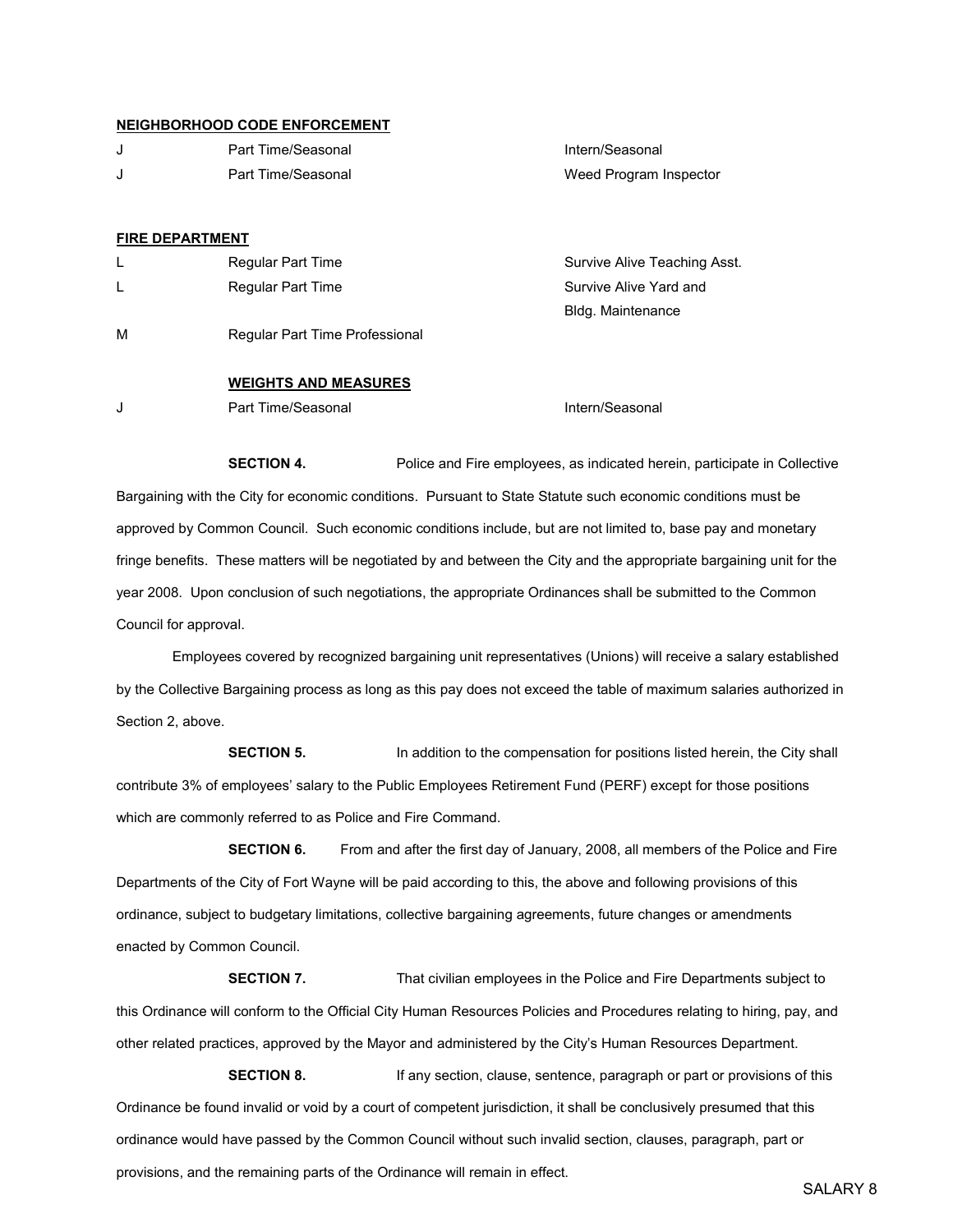SECTION 9. The Municipal Code of the City of Fort Wayne references, in codification form, salary ordinances previously adopted by the City Council for past years. Such salary ordinances have a duration of one year and thus, with the exception of the 2007 salary ordinance, have expired. However, to avoid confusion, it is hereby stated that commencing January 1, 2008, any conflict between the terms and conditions hereof and any previous ordinance shall be resolved in favor of this ordinance.

SECTION 10. Two copies of all attachments and Exhibits referred to in this Ordinance shall be kept on file with the City Clerk of Fort Wayne for the purpose of public inspection.

 SECTION 11. This ordinance shall be in full force and effect from and after its passage and approval by the Mayor.

Council Member

# APPROVED AS TO FORM AND LEGALITY

 $\overline{a}$ Tim Manges, City Attorney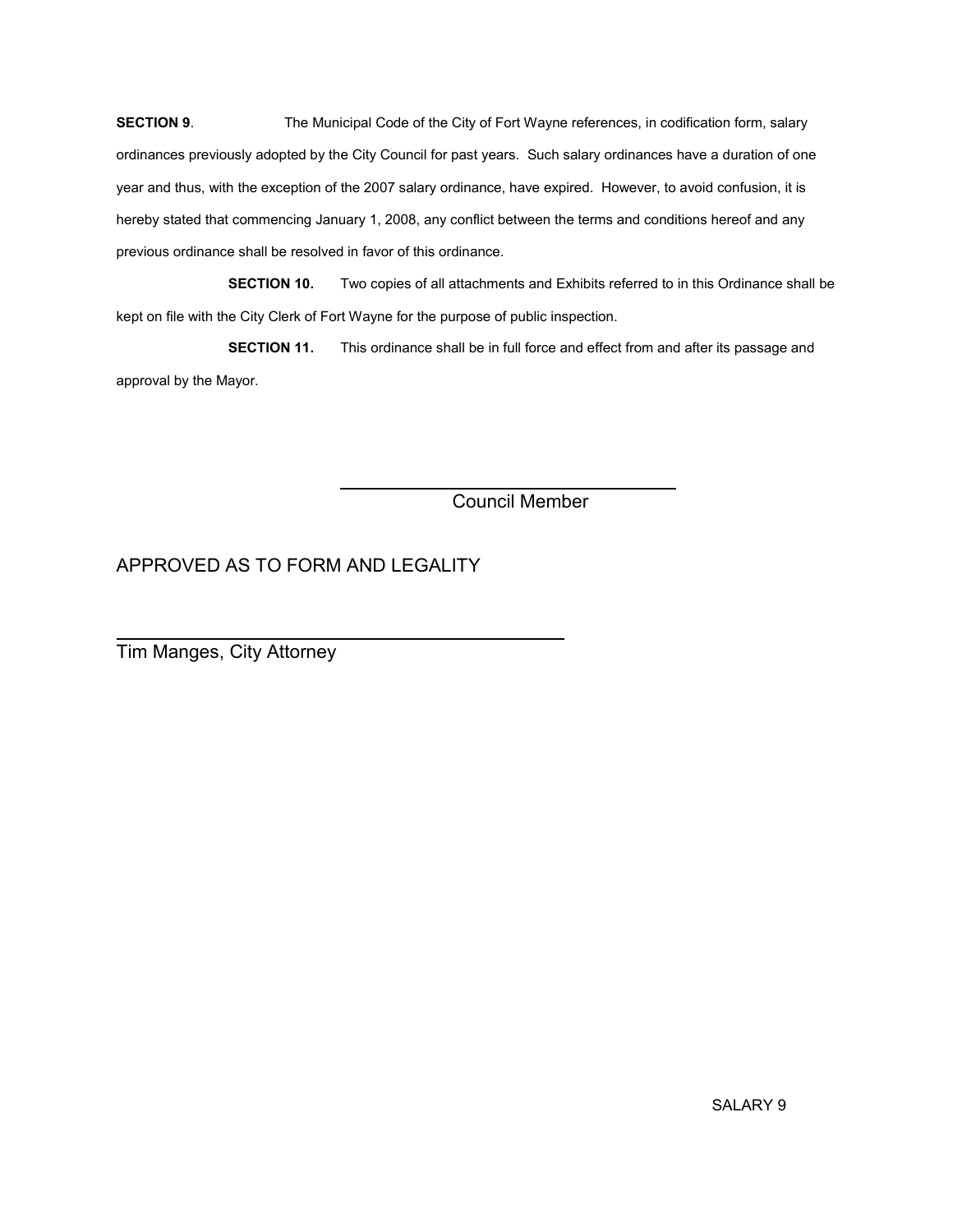# **Memorandum**

To: Members of Common Council From: Chlo Davie, Director of Human Resources Date: 08/23/07 Re: 2008 Civil City and City Utilities Salary Ordinance

The following is a summary of changes for the 2008 Civil City and City Utilities Salary Ordinance. (Please follow along with the provided redline and clean copies.)

Change all applicable dates throughout the document to 2008. Under SECTION 12: change the second sentence to read "Such salary ordinances have a duration of one year and thus, with the exception of the 2007 salary ordinances, have expired."

#### SECTION 3:

#### CITY CLERK'S OFFICE

• Change title of Research Assistant (E, Professional) to Legislative Affairs Administrator (E, Professional) (page R 2, C 2).

#### CITY UTILITIES

#### Account Services Group

• Add title System Administrator (E, Professional) (page R 3, C 2).

#### COMMUNITY DEVELOPMENT Community Development Administration

• Add title Director of Finance (H, Director) (page R 3, C 3).

### FINANCE AND ADMINISTRATION

- Add title Deputy Director (G, Director) (page R 4, C 4).
- Add title Financial Analyst (F, Supervisor) (page R 4, C 4).

#### Purchasing Services

- Delete title Buyer/Information Management (A, Administrative) (page R 4, C 4).
- Change title of Executive Clerical Assistant (A, Administrative) to Information Specialist/Support (A, Administrative) (page R 4, C 4).

#### Human Resources

- Move from the division of Mayor's Office (page R 5, C 5).
- Delete title Human Resources Generalist (E, Professional) (page R 5, C 5).
- Add title Staffing and Recruitment Manager (G, Manager) (page R 5, C 5).
- Delete title Professional Development and Quality Enhancement Specialist (B, Paraprofessional) (page R 5, C 5).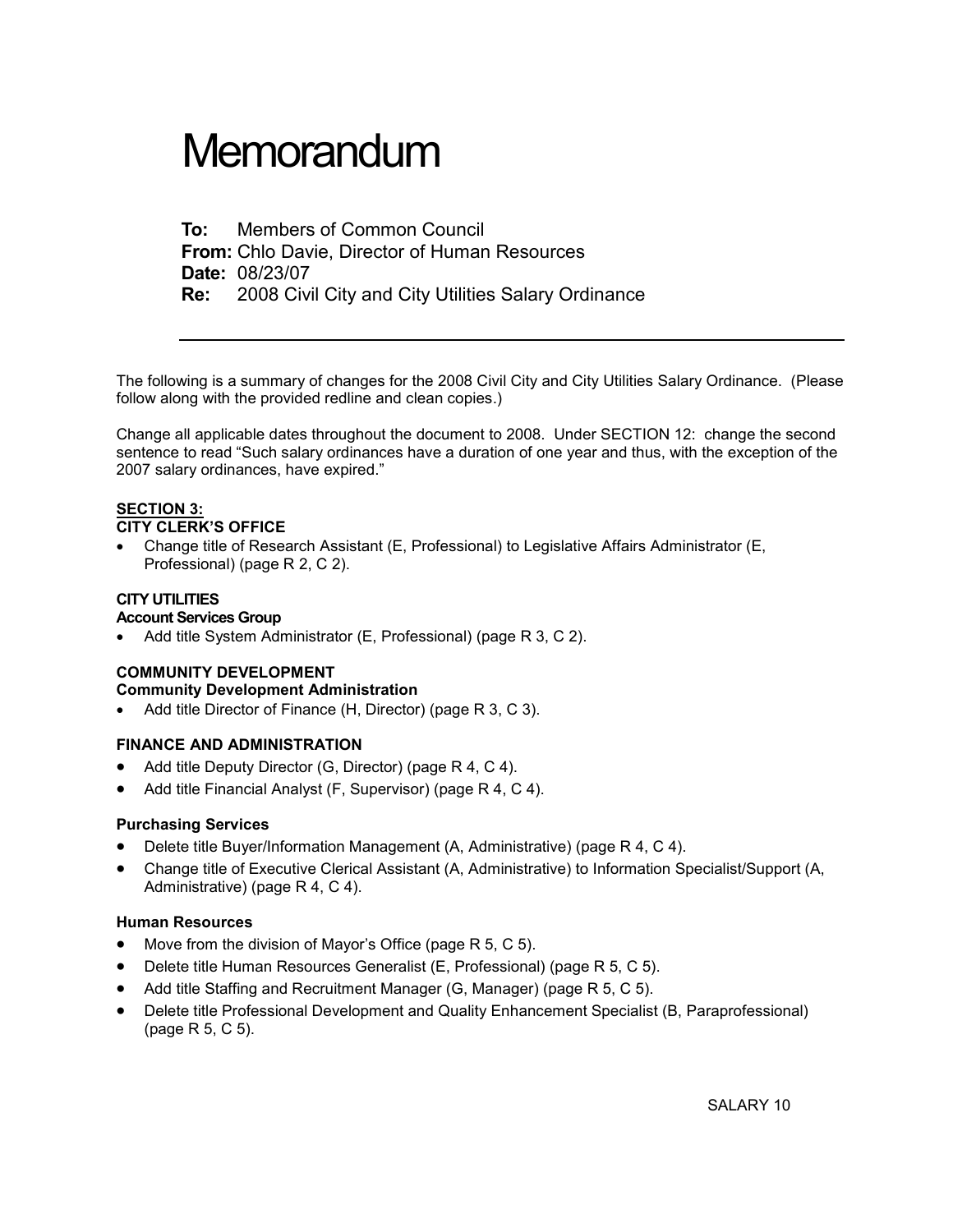- Change title of Human Resources Receptionist/Encoder (A, Administrative) to Administrative Assistant (A, Administrative) (page R 5, C 5).
- Change title of Benefits Specialist (B, Paraprofessional) to Benefits and Wellness Specialist (B, Paraprofessional) (page R 5, C 5).

#### Information Systems

Move from the division of the Mayor's Office (page R 5, C 5).

# MAYOR'S OFFICE

#### Mayor's Office

- Add title Executive Assistant (E, Professional) (page R 5, C 5).
- Move Mayor's Area Advocate (E, Professional) titles from Neighborhood/Citizen's Advocate department (page R 5, C 5).

#### Neighborhood/Citizen's Advocate

• Delete department (page R 5, C 5).

#### Metro Human Relations Commission

- Delete title Chief Investigator (E, Professional) (page R 6, C 5).
- Delete title Education and Outreach Specialist (E, Professional) (page R 6, C 5).
- Delete title System Administrator (B, Paraprofessional) (page R 6, C 5).
- Add title Legal Council (E, Professional) (page R 6, C 5).

#### PARKS AND RECREATION

- Change title of Associate Director (H, Director) to Director of Finance and Administration (page R 6, C 6).
- Add title Outdoor Recreation Coordinator (E, Professional) (page R 6, C 6).
- Add title Facility Maintenance Coordinator (E Professional) (page R 6, C 6).
- Change title of PMS Technician to Pavement Management Technician (D, Technician) (page R 7, C 7).

#### PART-TIME/SEASONAL/TEMPORARY POSITIONS

#### CITY CLERK'S OFFICE

• Add title Research Assistant (L, Regular Part-Time) (page R 7, C 7).

#### FINANCE AND ADMINISTRATION

• Move Human Resources Department from the Mayor's Office (page R 9, C 8).

#### MAYOR'S OFFICE

#### Neighborhood Citizen's Advocate

• Delete department (page R 9, C 9).

#### PARKS AND RECREATION

- Add title Basketball Site Supervisor (K, Part-Time/Seasonal) (page R 9, C 9).
- Delete title Building and Grounds Staff (K, Part-Time/Seasonal) (page R 9, C 9).
- Delete title Building Supervisor/McMillen Ice (K, Part-Time/Seasonal) (page R 9, C 9).
- Change title of Clerical Staff/Office Assistant (K, Part-Time/Seasonal to Clerical (K, Part-Time/Seasonal) (page R 9, C 9).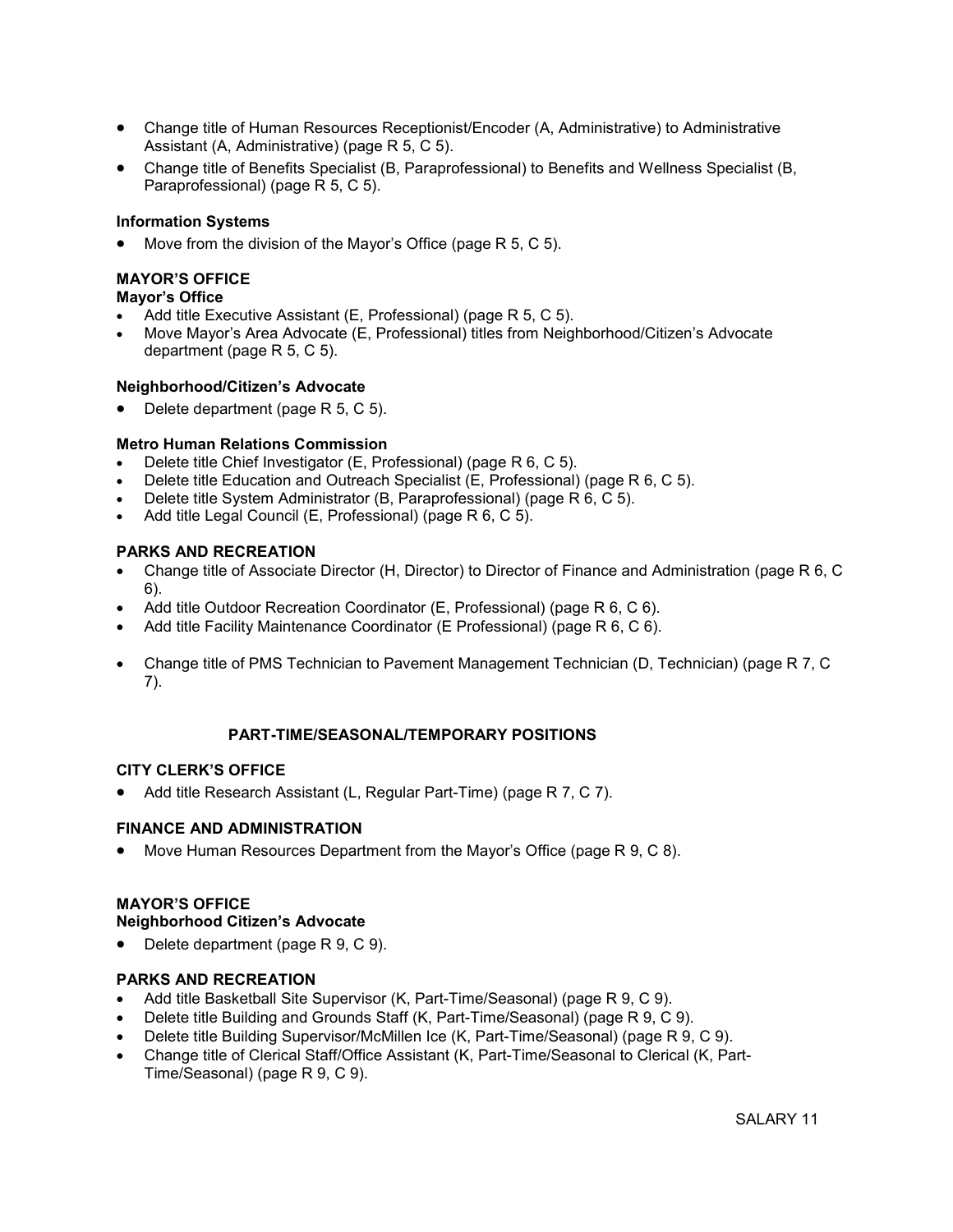- Change title of Day Camp Assistant Supervisor (K, Part-Time/Seasonal to Camp Assistant Supervisor (K, Part-Time/Seasonal) (page R 9, C 9).
- Change title of Day Camp Counselors (K, Part-Time/Seasonal to Camp Counselors (K, Part-Time/Seasonal) (page R 9, C 9).
- Change title of Day Camp Supervisor (K, Part-Time/Seasonal to Camp Supervisor (K, Part-Time/Seasonal) (page R 9, C 9).
- Delete title Eco Adventure Camp Supervisor (K, Part-Time/Seasonal) (page R 9, C 9).
- Delete title Eco Adventure Camp Counselor (K, Part-Time/Seasonal) (page R 9, C 9).
- Change title of Eco Adventure Camp Before/After Care (K, Part-Time/Seasonal) to Camp Before/After Care (K, Part-Time/Seasonal) ( page R 9, C 9).
- Delete title Forestry Staff (K, Part-Time/Seasonal) (page R 9, C 9).
- Delete title Golf Range Picker (K, Part-Time/Seasonal) (page R 10, C 9).
- Delete title Hockey Program Director (K, Part-Time/Seasonal) (page R 10, C 9).
- Delete title (K, Part-Time/Seasonal) (page R 10, C 9).
- Delete title Horticulture Staff (K, Part-Time/Seasonal) (page R 10, C 9).
- Delete title Johnny Appleseed Campground Supervisor (K, Part-Time/Seasonal) (page R 10, C 9).
- Delete title Junior Golf Director (K, Part-Time/Seasonal) (page R 10, C 9).
- Delete title Landscape Staff (K, Part-Time/Seasonal) (page R 10, C 9).
- Change title of Lindenwood Supervisor (K, Part-Time/Seasonal) to Supervisor/Naturalist (K, Part-Time/Seasonal) (page R 10, C 9).
- Delete title Playground Area Supervisor (K, Part-Time/Seasonal) (page R 10, C 9).
- Delete title Playground/Role Model Coordinator (K, Part-Time/Seasonal) (page R 10, C 9).
- Delete title Pre-School Leaders (K, Part-Time/Seasonal) (page R 10, C 9).
- Delete title Pre-School Program Supervisors (K, Part-Time/Seasonal) (page R 10, C 9).
- Change title of Pre-School/Staff (K, Part-Time/Seasonal) to Pre-School/Youth Staff (K, Part-Time/Seasonal) (page R 10, C 9).
- Delete title Recreation Center Staff (K, Part-Time/Seasonal) (page R 10, C 9).
- Delete title Recreation Specialist (Summer Only) (K, Part-Time/Seasonal) (page R 10, C 9).
- Delete title Salomon Farm Camp Staff (K, Part-Time/Seasonal) (page R 10, C 9).
- Delete title Salomon Farm Camp Supervisor (K, Part-Time/Seasonal) (page R 10, C 9).
- Delete title Sports Coordinator (K, Part-Time/Seasonal) (page R 10, C 9).
- Change title of Sports Instructor Preschool/Sports Specialist (K, Part-Time/Seasonal) to Preschool/Youth Sports Coordinator (K, Part-Time/Seasonal) (page R 10, C 9).
- Delete title Sports Supervisor/Site Supervisor (K, Part-Time/Seasonal) (page R 10, C 10).
- Delete title Sports Supervisor/Site Supervisor (K, Part-Time/Seasonal) (page R 10, C 10).
- Delete title Tennis Staff (K, Part-Time/Seasonal) (page R 10, C 10).
- Delete title Volleyball Coordinator (K, Part-Time/Seasonal) (page R 10, C 10).
- Delete title Volleyball Instructors (K, Part-Time/Seasonal) (page R 10, C 10).
- Delete title Zoo Attendant (K, Part-Time/Seasonal) (page R 10, C 10).
- Delete title Zoo Staff (K, Part-Time/Seasonal) (page R 10, C 10).
- Delete title Zoo Supervisors (K, Part-Time/Seasonal) (page R 10, C 10).
- Delete title Computer Data Entry/Office Assistant (L, Regular Part-Time) (page R 11, C 10).
- Delete title Office Specialist (L, Regular Part-Time) (page R 11, C 10).
- Delete title Marketing Intern (L, Regular Part-Time) (page R 11, C 10).

## PUBLIC WORKS

#### Traffic Engineering

• Add title Clerical (L, Regular Part-Time) (page R 11, C 10).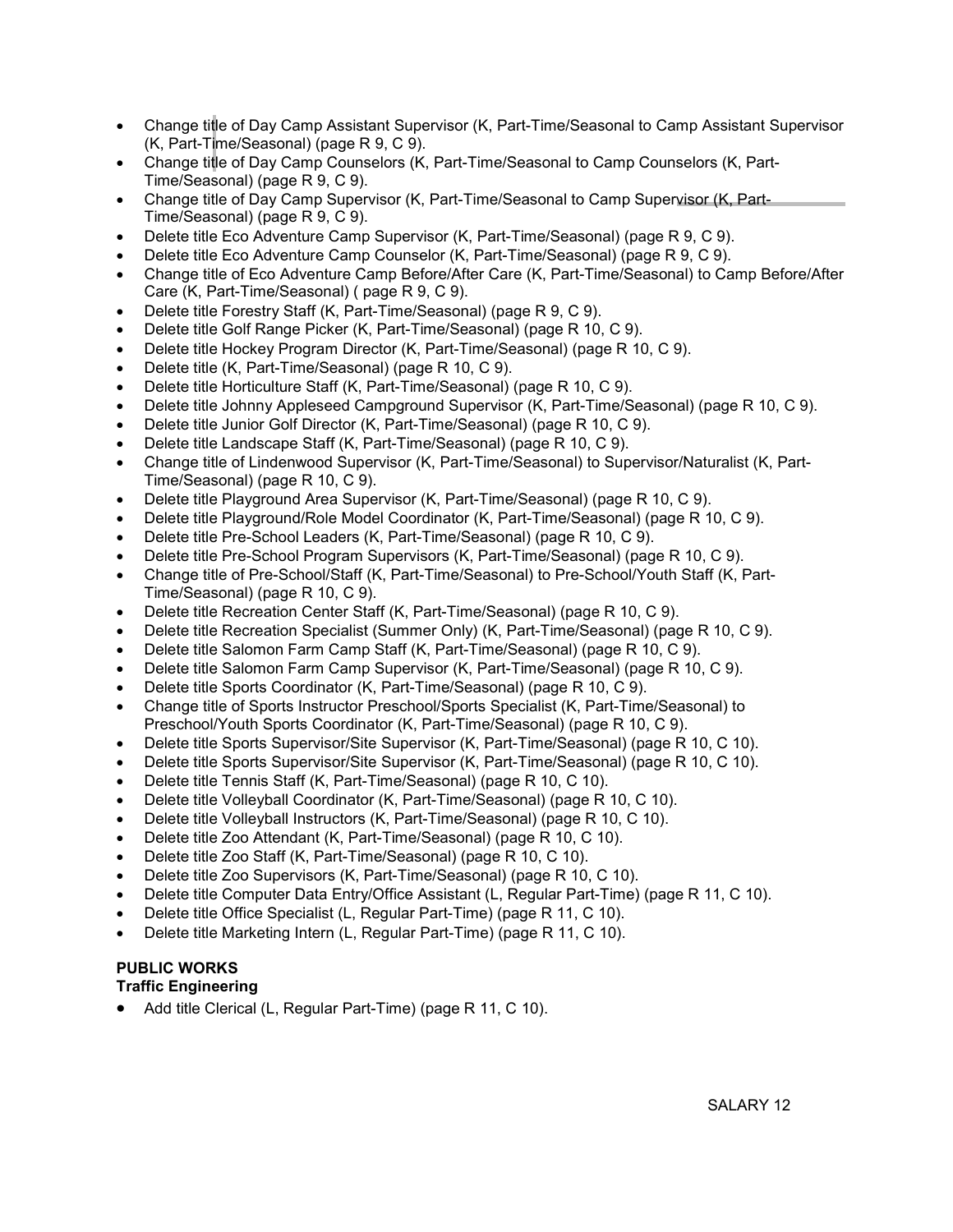#### AN ORDINANCE fixing the salaries of each and every appointed officer, employee, deputy assistant, departmental and institutional head of the Civil City and City Utilities of the City of Fort Wayne, Indiana for the year 2008

 WHEREAS, the Mayor and the Common Council of the City of Fort Wayne, Indiana, have according to the powers outlined in IC 36-4-7-3 and IC 36-8-3-3(d) assigned to each employee of the Civil City of Fort Wayne and of City Utilities of Fort Wayne a Job Class under the City Classification System established by Resolution No. R-52-96, which Job Class should accurately reflect the duties and responsibilities of said employees, and

 WHEREAS, the Mayor of the City of Fort Wayne has recommended a maximum salary level for each Job Class should accurately reflect the duties and responsibilities of said employees, and

 WHEREAS, the Clerk of the City of Fort Wayne, the Park Department Board and the Metropolitan Human Relations Commission have recommended Job Class designations for positions within their respective jurisdictions, and

 WHEREAS, the Common Council must assure that salaries reflect the duties and responsibilities assigned to each employee, and to be certain that such salaries are fair and equitable and

 WHEREAS, the funds of such salaries are to be provided for the 2008 City Budget and from City Utilities operating funds and other sources as may be specified by Common Council.

# NOW THEREFORE, BE IT ORDAINED BY THE COMMON COUNCIL OF THE CITY OF FORT WAYNE, INDIANA:

**SECTION** 1. That all employees of the Civil City of Fort Wayne and of City Utilities, shall be classified by the departments and titles and Job Class herein designated, and that no changes be made in any Job Class without the specific approval of the Common Council except for those brought about by collective bargaining with authorized representatives of City or Utilities employees in accordance with the existing collective bargaining agreements.

**SECTION** 2. That the following Grid is hereby fixed and authorized as a scale for approved Job Class. It shall be the City's policy that no employee shall be paid below the minimum and the maximum will not be exceeded, except for approved shift differentials, approved longevity pay, approved overtime pay, approved technical skill pay, approved clothing allowance, approved previously accrued vacation payoff, sick time, FLSA earned compensatory time, approved car allowance or approved productivity and gain sharing bonuses.

### SEE EXHIBIT "A" ATTACHED HERETO AND MADE A PART HEREOF IN ITS ENTIRETY

This Grid, as reflected on Exhibit "A", is an attempt to maintain an orderly, consistent and competitive pay policy that includes a "bonus" program for superior performance and a "Grid System" that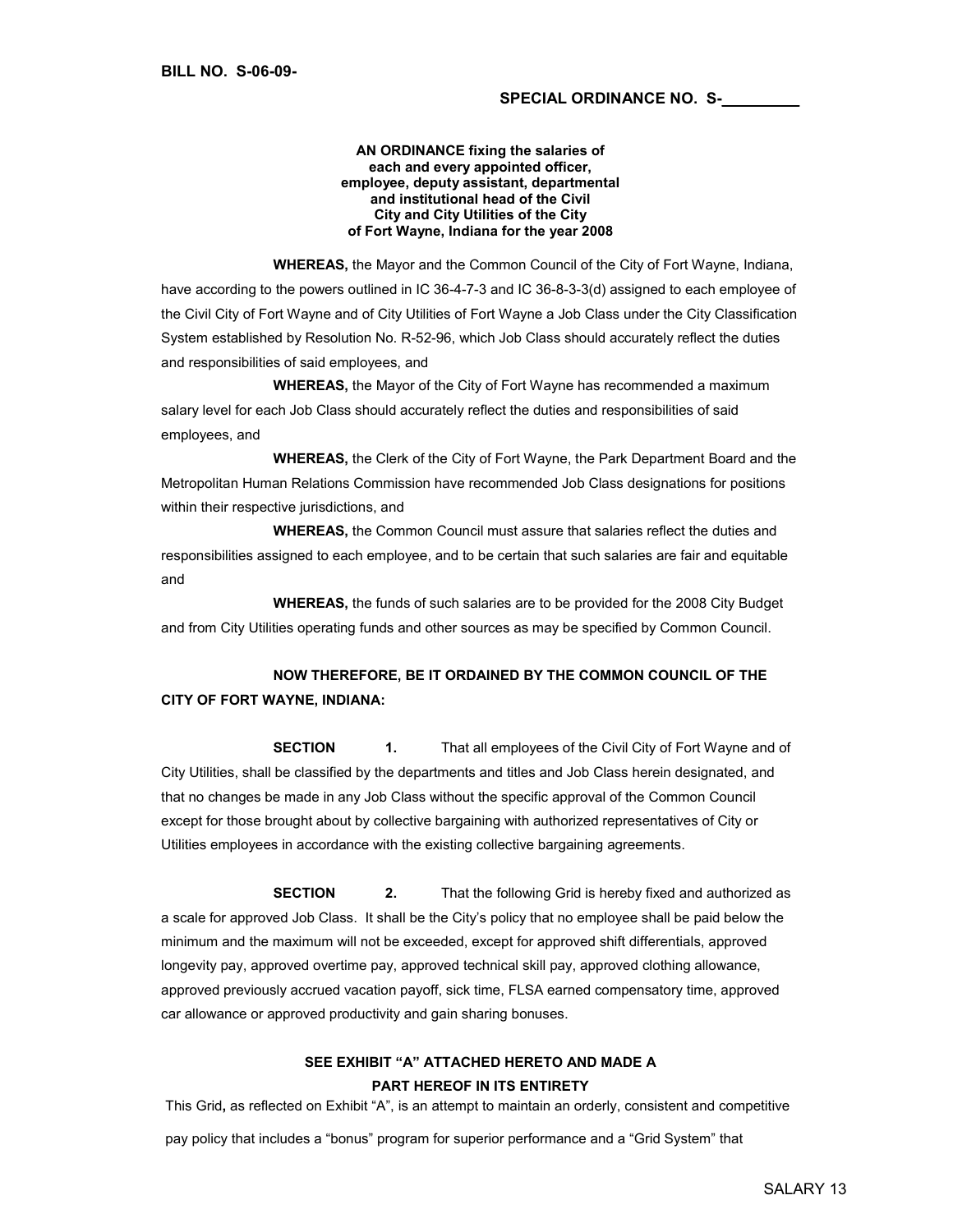represents the actual market range for the Non-Union positions within City Government and its Utilities. Actual adjustments in salaries within amounts fixed herein by Council will result from

- 1. Any general increase to the Grid shall only occur should the actual market range for a Job Class increase considerably and/or
- 2. Progression to a level specified in an approved collective bargaining agreement between the City of Fort Wayne and a recognized bargaining unit.

SECTION 3. The following is a true and complete listing of all Civil City and City Utilities salaried non-bargaining unit positions by Department, Position Title, and Job Class. It does not include those positions which are specified as part of a bargaining unit having a written economic agreement with the City or Utilities negotiated by the Director of Human Resources and approved by the Common Council.

#### **GRID CLASSIFICATION TITLE**

#### CITY CLERK'S OFFICE

| F | Supervisor                          | <b>Assistant Chief Deputy</b>         |
|---|-------------------------------------|---------------------------------------|
| F | Supervisor                          | Deputy Clerk                          |
|   | Unclassified-not to exceed \$41,105 | Council Attorney                      |
| F | Supervisor                          | Parking Control Supervisor            |
| A | Administrative                      | Receptionist/Clerk                    |
| E | Professional                        | Legislative Affairs Administrator     |
| A | Administrative                      | <b>Violations Bureau Specialist</b>   |
| B | Paraprofessional                    | <b>Violations Court Administrator</b> |
|   |                                     |                                       |

#### CITY UTILITIES

#### Financial Services Group

| E | Professional   | Accountant                  |
|---|----------------|-----------------------------|
| А | Administrative | Administrative Assistant    |
| А | Administrative | Bookkeeper                  |
| Α | Administrative | <b>Executive Secretary</b>  |
| G | Manager        | Manager                     |
| F | Supervisor     | Supervisor                  |
| Е | Professional   | <b>System Administrator</b> |
|   |                |                             |

#### Maintenance Operations Group

| А | Administrative | Accountant/Bookkeeper           |
|---|----------------|---------------------------------|
| А | Administrative | <b>Administrative Assistant</b> |
| A | Administrative | <b>Executive Secretary</b>      |
| G | Manager        | Program Manager                 |
| н | Director       | Superintendent                  |
| F | Supervisor     | Supervisor                      |
|   |                |                                 |

#### Treatment Operations Group

| Α | Administrative | Accountant/Bookkeeper      |           |
|---|----------------|----------------------------|-----------|
| A | Administrative | Administrative Assistant   |           |
| E | Professional   | <b>Chief Chemist</b>       |           |
| А | Administrative | <b>Executive Secretary</b> |           |
| G | Manager        | Program Manager            |           |
| н | Director       | Superintendent             | SALARY 14 |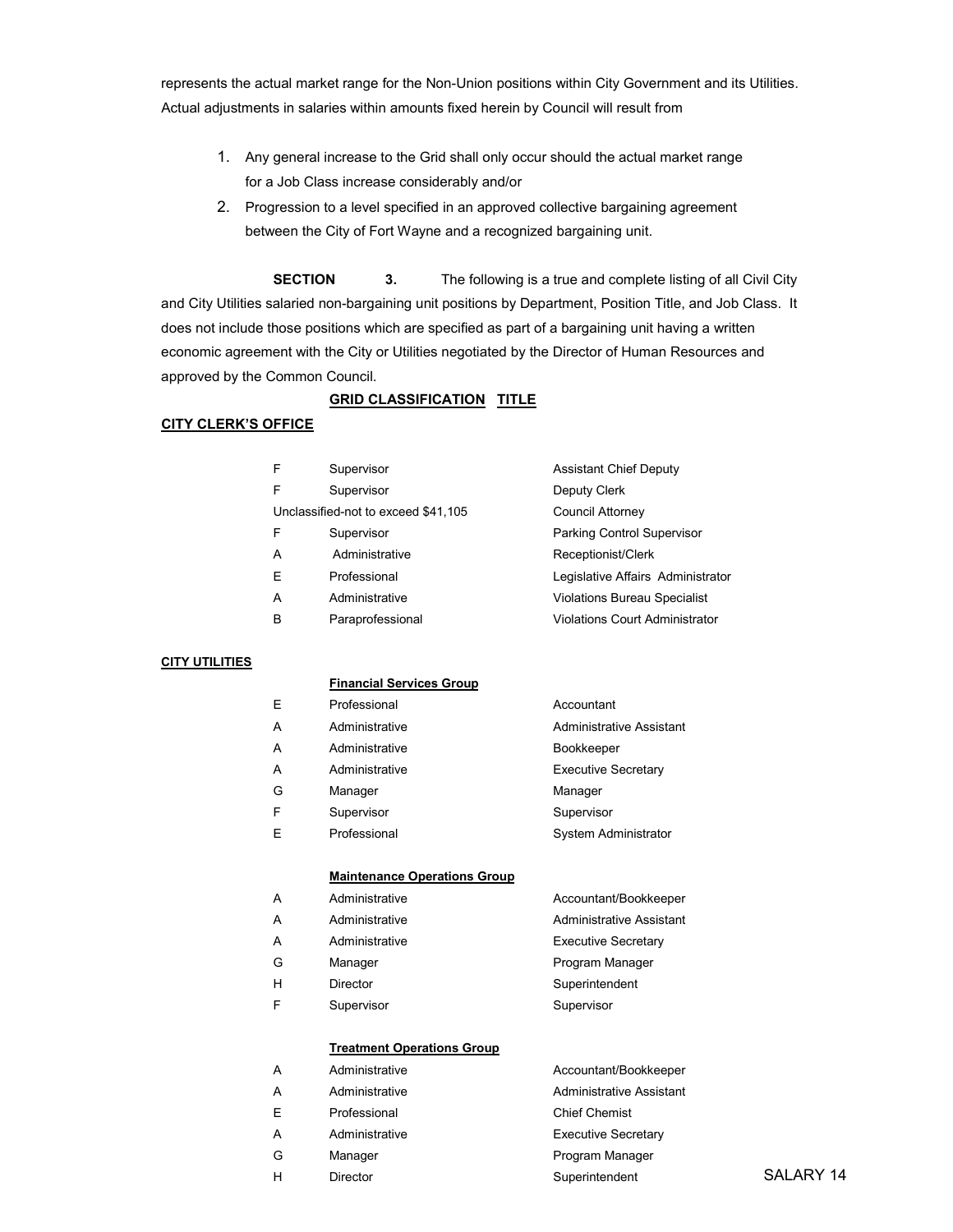|  | Supervisor | Supervisor |
|--|------------|------------|
|--|------------|------------|

- 
- A Administrative Lead Gatekeeper

#### Utility Administration

| А | Administrative | Administrative Assistant          |
|---|----------------|-----------------------------------|
| н | Director       | <b>City Utilities Controller</b>  |
| н | Director       | <b>Associate City Attorney</b>    |
| А | Administrative | <b>Executive Secretary</b>        |
| F | Professional   | <b>Public Information Officer</b> |
| G | Manager        | <b>Utility Services Manager</b>   |

#### Water Resources Group

| Administrative | Administrative Assistant       |
|----------------|--------------------------------|
| Director       | Associate Dir. For Engineering |

- A Administrative **Administrative Executive Secretary**
- 
- 
- 
- 
- 

H Director **Manager of Engineering** G Manager **Manager** Program Manager

- G Manager **Assistant Manager** Assistant Manager
- E Professional Water Quality Regulatory Compliance Specialist

#### COMMUNITY DEVELOPMENT

#### Community Development Administration

| A | Administrative  | Administrative Assistant                   |
|---|-----------------|--------------------------------------------|
| Ε | Professional    | <b>Community Development Specialist</b>    |
| G | Manager         | <b>Community Development Administrator</b> |
|   | Executive       | Director Community Development Division    |
| Ε | Professional    | <b>Financial Accountant</b>                |
| н | <b>Director</b> | Deputy Director of Community Development   |
| G | Manager         | <b>Community Development Manager</b>       |
| н | <b>Director</b> | Director of Planning                       |
| н | <b>Director</b> | Director of Finance                        |

#### Office of Housing and Neighborhood Services (OHNS)

| Administrative | Administrative Assistant                   |
|----------------|--------------------------------------------|
| Manager        | Community Development Manager              |
| Manager        | <b>Community Development Administrator</b> |

E Professional Community Development Specialist

#### **Redevelopment**

| Administrative | Administrative Assistant                   |
|----------------|--------------------------------------------|
| Manager        | <b>Community Development Administrator</b> |

- G Manager Community Development Manager
- H Director Director Director of Redevelopment
- E Professional Community Development Specialist

#### FINANCE AND ADMINISTRATION

| А | Administrative | Accounting Clerk/Receptionist |           |
|---|----------------|-------------------------------|-----------|
| G | Manager        | <b>Accounting Manager</b>     |           |
| A | Administrative | Administrative Assistant      |           |
| н | Director       | Deputy Controller             | SALARY 15 |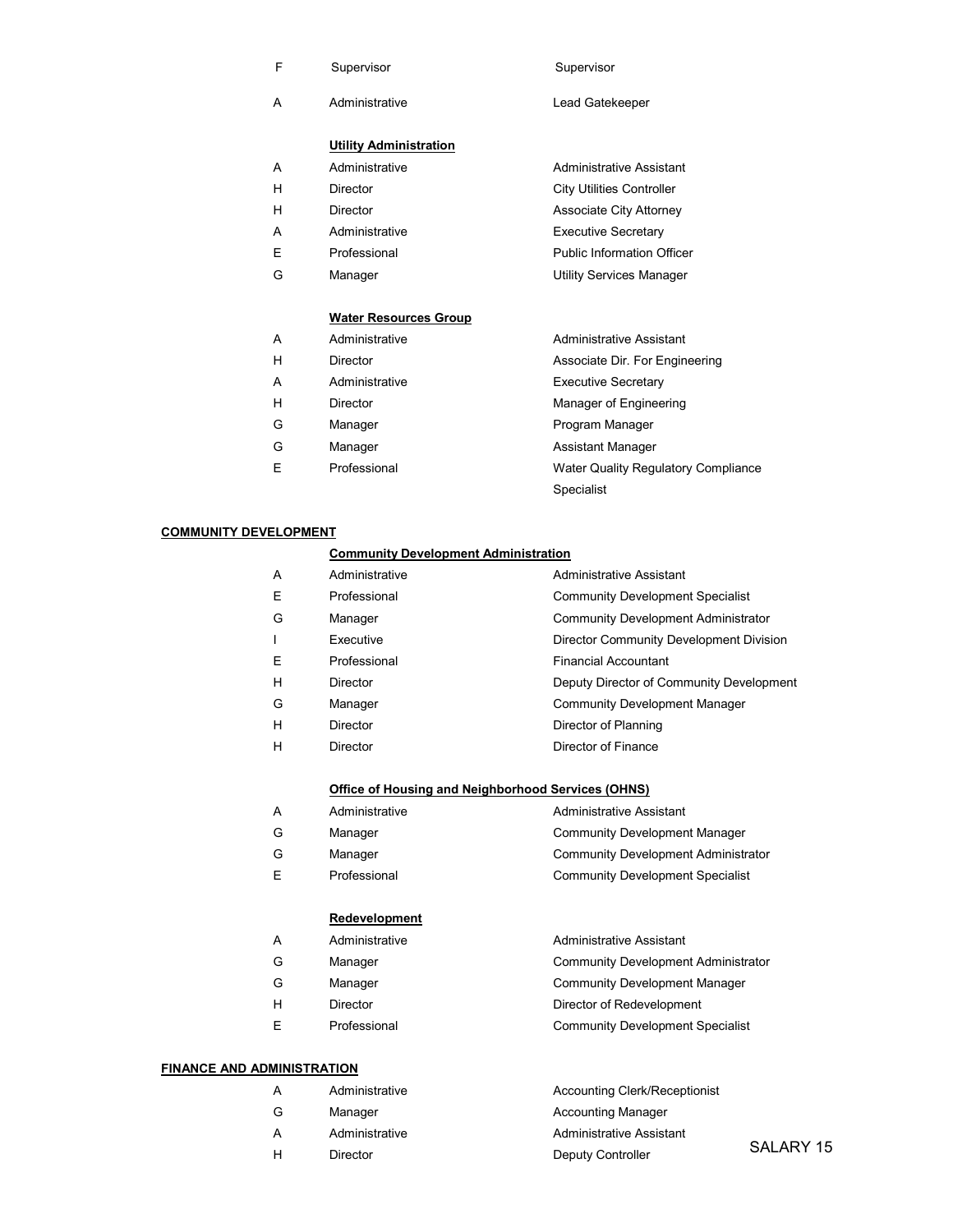|    | Executive    | <b>City Controller</b>             |
|----|--------------|------------------------------------|
| E. | Professional | <b>Financial Accountant</b>        |
| Е  | Professional | <b>Senior Financial Accountant</b> |
| F. | Supervisor   | <b>Accounting Supervisor</b>       |
| G  | Director     | Deputy Director                    |
| F  | Supervisor   | <b>Financial Analyst</b>           |
|    |              |                                    |

#### Payroll Services

|  | Professional | Payroll Accountant          |
|--|--------------|-----------------------------|
|  | Manager      | Payroll Manager             |
|  | Professional | <b>Payroll Practitioner</b> |

#### Property Management

- 
- 

#### Purchasing Services

- F Supervisor **Purchasing Supervisor** B Paraprofessional Senior Buyer
- B Paraprofessional Bid Specialist/Buyer
- 
- 
- 
- A Administrative Administrative Assistant

#### Risk Management

- A Administrative Administrative Assistant
- 
- G Manager **Risk Manager** Risk Manager
- 

#### Human Resources

- 
- 
- 
- 
- 
- 
- 
- 
- 
- B Paraprofessional Benefits and Wellness Specialist

#### Information Systems

- 
- E Professional Webmaster/Graphic Designer/PIO Officer E Professional iTeam Coordinator
- 

# G Manager **Property Manager** Property Manager

A Administrative Administrative Assistant

A Administrative **Buyer/Information Management** H Director Director of Purchasing Services A Administrative **Administrative Information Specialist/Support** 

B Paraprofessional Risk Management Specialist E Professional Safety Claims/Investigator

I Executive Executive **Director of Human Resources**  G Manager Labor Relations Manager G Manager **Professional Development and** Quality Enhancement Manager E Professional Professional Development and Quality Enhancement Coordinator E Professional Staffing and Recruitment Coordinator G Manager **Manager** Staffing and Recruitment Manager B Paraprofessional Staffing and Recruitment Specialist A Administrative Administrative Assistant G Manager **Benefits and Employee Communications** Manager

I Executive Chief Technology Officer/Chief Information C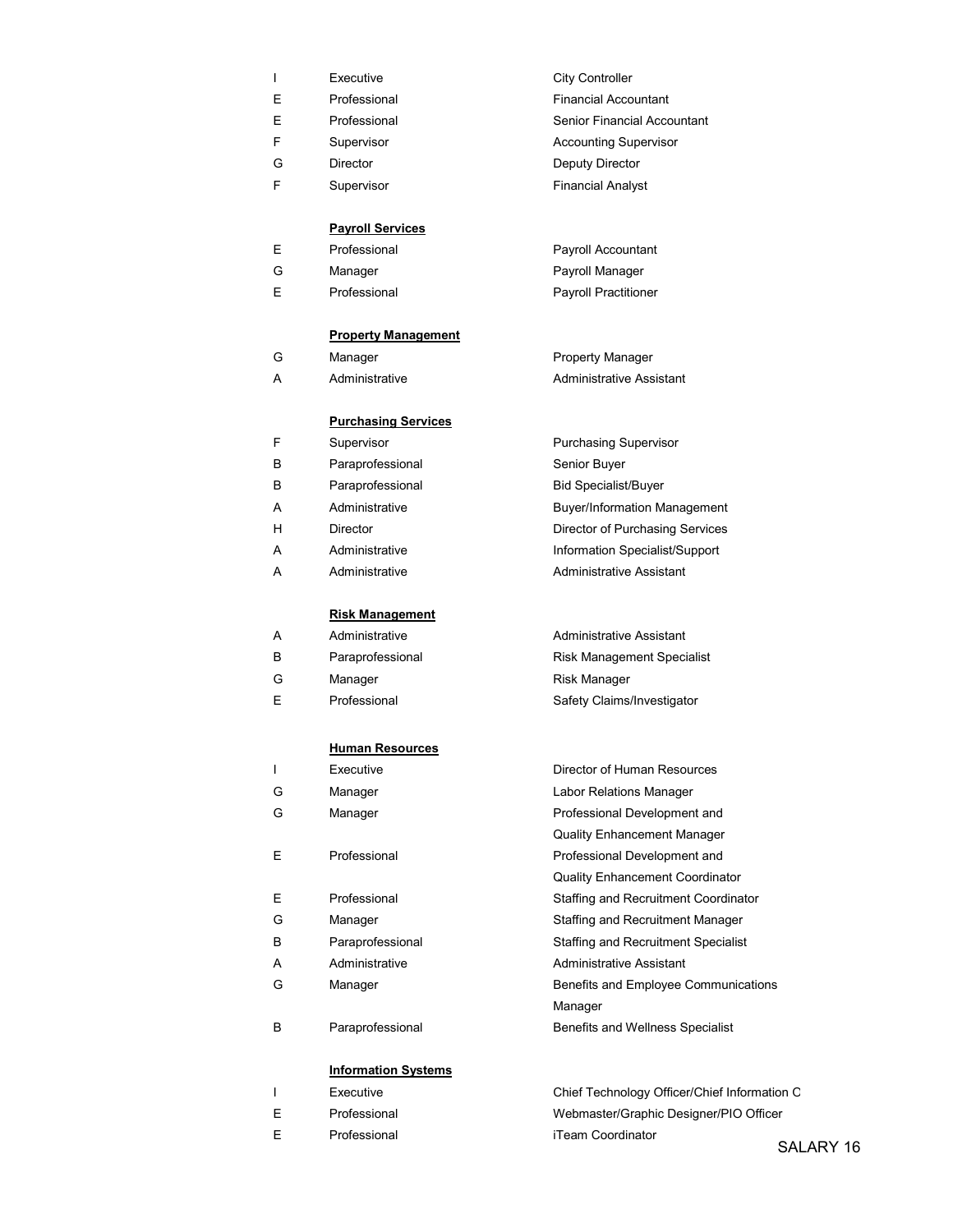#### MAYOR'S OFFICE

#### Internal Audit

E Professional Staff Auditor

#### Law Department

- H Director **Associate City Attorney**
- 
- A Administrative Legal Research/ Administrative Assistant

#### Mayor's Office

- A Administrative Administrative Assistant
- I Executive **Deputy Mayor**
- A Administrative Receptionist
- 
- 
- 

#### Public Information

- 
- 

#### METRO HUMAN RELATIONS COMMISSION

- 
- 
- A Administrative **Executive Secretary**
- E Professional **Investigator**
- E Professional **Legal Council**

#### PARKS AND RECREATION

- A Administrative Administrative Assistant F Supervisor **Assistant Supervisor**  H Director Director of Finance & Administration H Director Deputy Director I Executive Director of Parks and Recreation Unclassified Golf Course Pro/Manager F Supervisor Golf Green Superintendent E Professional **Assistant Golf Green Superintendent** G Manager **Manager** Manager E Professional Program Facility Coordinator D Technician **Project Management Technician** H Director Superintendent F Supervisor Supervisor
	-
	-
	-
	-

H Director Director of Internal Audit

# I Executive City Attorney

 E Professional Executive Assistant E Professional City Services Specialist

E Professional Mayor's Area Advocate

H Director Director of Public Information E Professional Public Information Officer

 A Administrative Administrative Assistant H Director Executive Director

- 
- 
- 
- 
- 
- A Administrative Support Specialist
- G Manager **Landscape Architect**
- E Professional Outdoor Recreation Coordinator
- E Professional Facility Maintenance Coordinator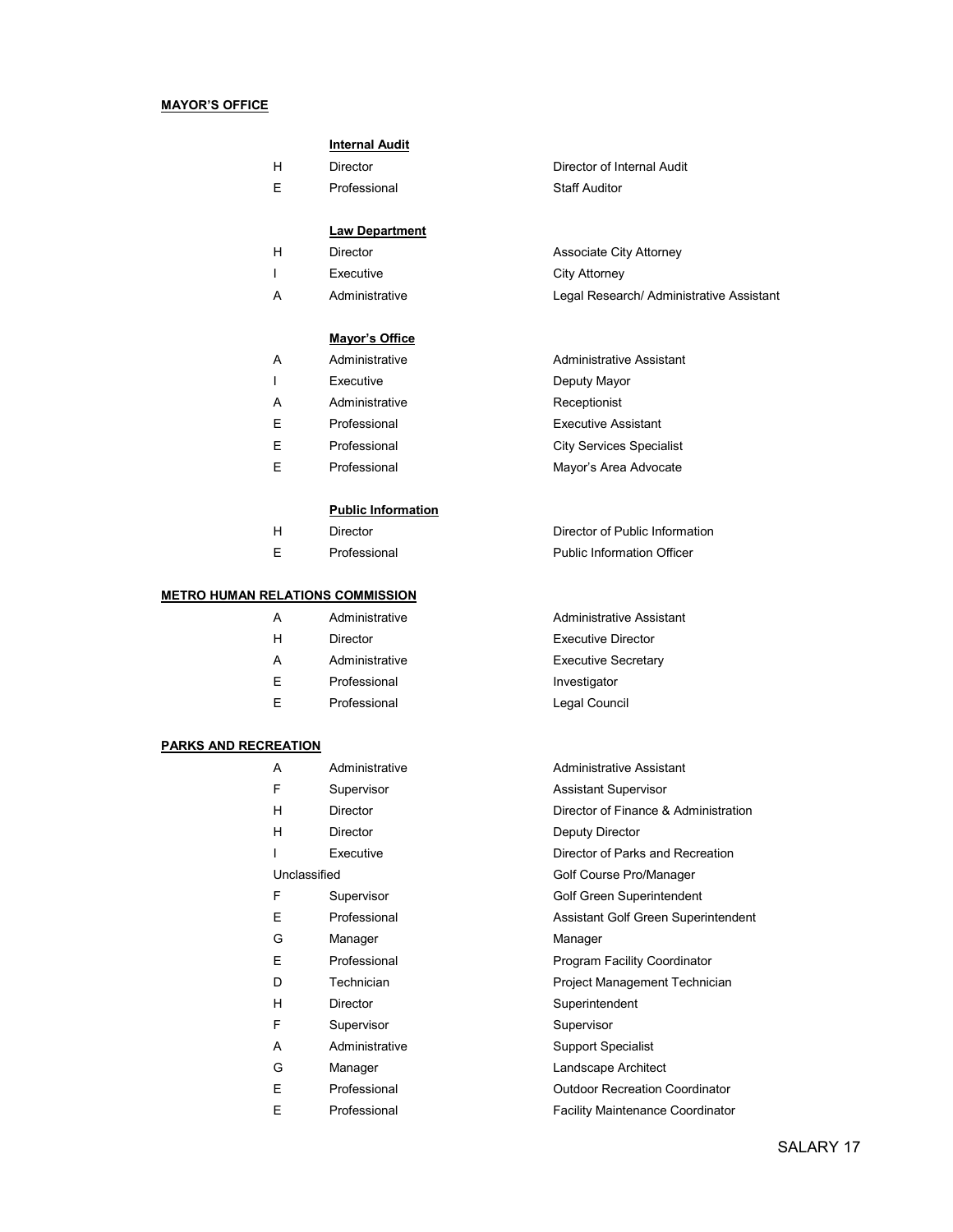#### PUBLIC WORKS

|   | <b>Transportation Administration and Support</b> |                                             |
|---|--------------------------------------------------|---------------------------------------------|
| A | Administrative                                   | Administrative Assistant                    |
| н | Director                                         | Director of Transportation Administration & |
|   |                                                  | Support                                     |
| G | Manager                                          | Right of Way Permit Engineer                |
|   |                                                  |                                             |
|   | <b>Fleet Management Dept.</b>                    |                                             |
| н | Director                                         | Superintendent                              |
| D | Technician                                       | <b>Fleet System Analyst</b>                 |
| A | Administrative                                   | Administrative Assistant                    |

#### Flood Control

| G | Manager | Flood Control Manager |
|---|---------|-----------------------|
|   |         |                       |

- A Administrative Administrative Assistant
- G Manager **Flood Maintenance Manager**

#### Public Works Administration

| A | Administrative   | Administrative Assistant               |
|---|------------------|----------------------------------------|
|   | Executive        | Associate Director of Public Works and |
|   |                  | <b>Utilities</b>                       |
| В | Paraprofessional | Clerk to Board                         |
|   | Executive        | Director of Public Works and Utilities |
| E | Professional     | <b>Barrett Law Accountant</b>          |
| E | Professional     | Compliance Administrator               |
| Ε | Professional     | Compliance Officer                     |
| A | Administrative   | <b>Executive Secretary</b>             |
| G | Manager          | Greenway Manager                       |

Director of Energy & Environmental

Services

#### Energy & Environmental Services

| н | Director |  |
|---|----------|--|
|   |          |  |

G Manager **Manager** Program Manager

#### **Street Department**

- A Administrative Administrative Assistant
- F Supervisor **Assistant Street Commissioner**
- A Administrative **Bookkeeper**
- H Director Director Director of Transportation/ Operations
- F Supervisor **General Foreman**

#### **Street Light Operations**

| Е | Supervisor | Supervisor of Street Lighting Warehouse |
|---|------------|-----------------------------------------|
|   | Supervisor | Lighting Foreman                        |

#### Traffic Engineering

| н | Director   | <b>Traffic Engineer</b>          |
|---|------------|----------------------------------|
|   | Supervisor | Supervisor of Traffic Operations |
| F | Supervisor | Infrastructure Supervisor        |
| F | Supervisor | Sign and Marking Foreman         |
|   | Supervisor | Sign and Marking Supervisor      |

SALARY 18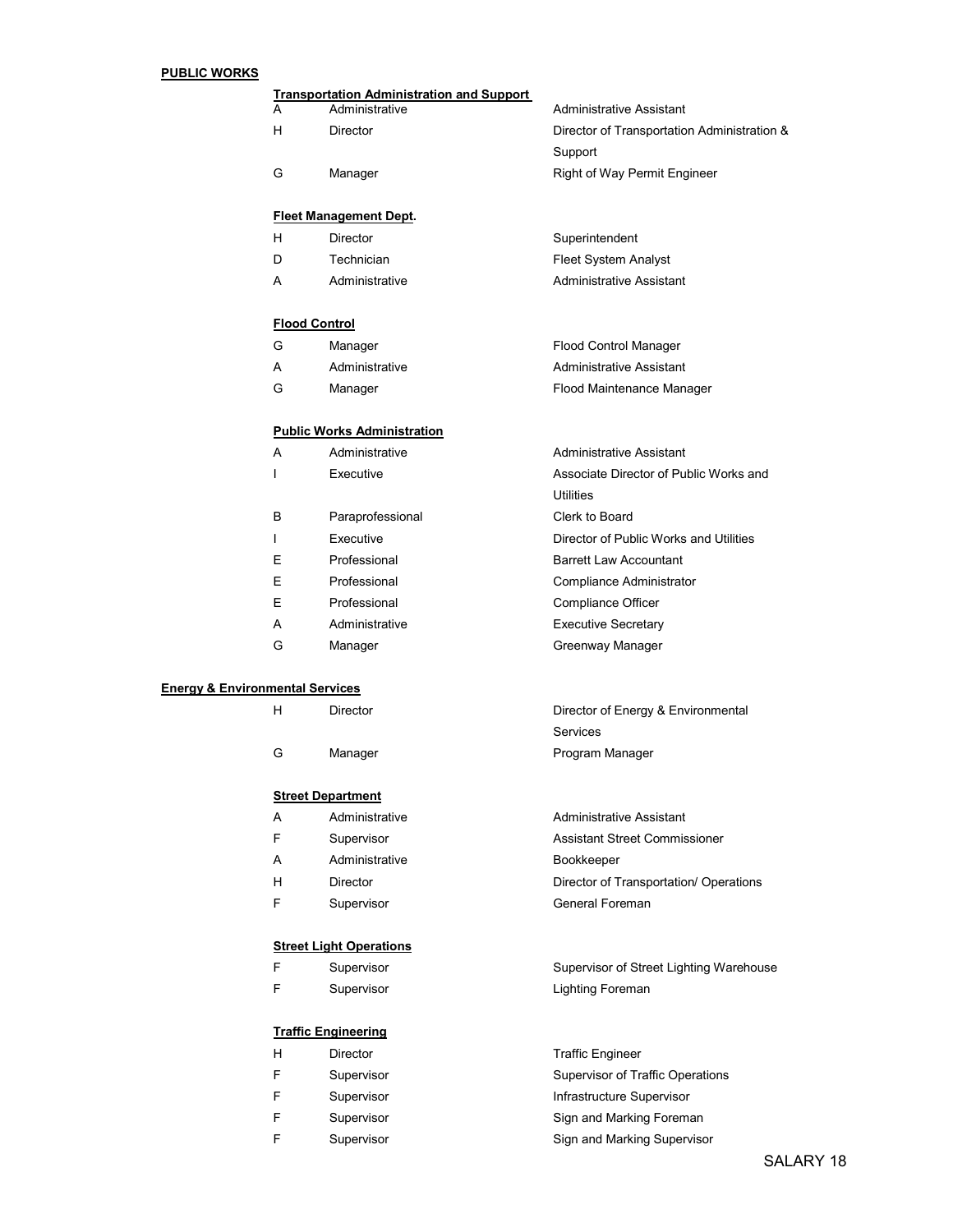- F Supervisor Supervisor Signal Foreman
- 
- 

#### Transportation Engineering Services

- H Director **City Engineer**
- - -
	-

- H Director Director Director of Traffic Operations
- A Administrative Administrative Assistant
	-

H Director **Assistant City Engineer** G Manager Manager of Transportation Engineering Services D Technician **Pavement Management Technician** 

#### PART-TIME/SEASONAL/TEMPORARY POSITIONS

#### DIVISION/DEPARTMENT

#### CITY CLERK'S OFFICE

- J Part-Time/Seasonal/Temp Intern/Seasonal L Regular Part-Time Receptionist/Clerk
- L Regular Part-Time Research Assistant
- M Regular Part-Time Professional

#### **CITY UTILITIES**

| <b>Financial Services Group</b> |
|---------------------------------|
|                                 |

|  | Part Time/Seasonal | Intern /Seasonal              |
|--|--------------------|-------------------------------|
|  | Regular Part Time  | Bookkeeper/Data Entry         |
|  | Regular Part Time  | <b>Customer Relations Rep</b> |

- L Regular Part Time Customer Relations Representative/Cashier
- M Regular Part Time Professional

#### Maintenance Operations Group

J Part Time/Seasonal Intern/Seasonal

#### **Treatment Operation Group**

| Part Time/Seasonal | Gatekeeper      |
|--------------------|-----------------|
| Part Time/Seasonal | Intern/Seasonal |

#### Utility Administration

- J Part Time/Seasonal Clerk/Summer Intern J Part Time/Seasonal Intern/Seasonal Special Projects
- L Regular Part Time **Public Information Executive Secretary**
- M Regular Part Time Professional

#### Water Resources Group

J Part Time/Seasonal **Intern/Seasonal** 

#### COMMUNITY DEVELOPMENT

| <b>Community Development Administration</b> |                 |  |
|---------------------------------------------|-----------------|--|
| Part-Time/Seasonal                          | Intern/Seasonal |  |

- L Regular Part-Time Bookkeeper
- M Regular Part Time Professional

#### Redevelopment

J Part-Time/Seasonal Intern/Seasonal

#### SALARY 19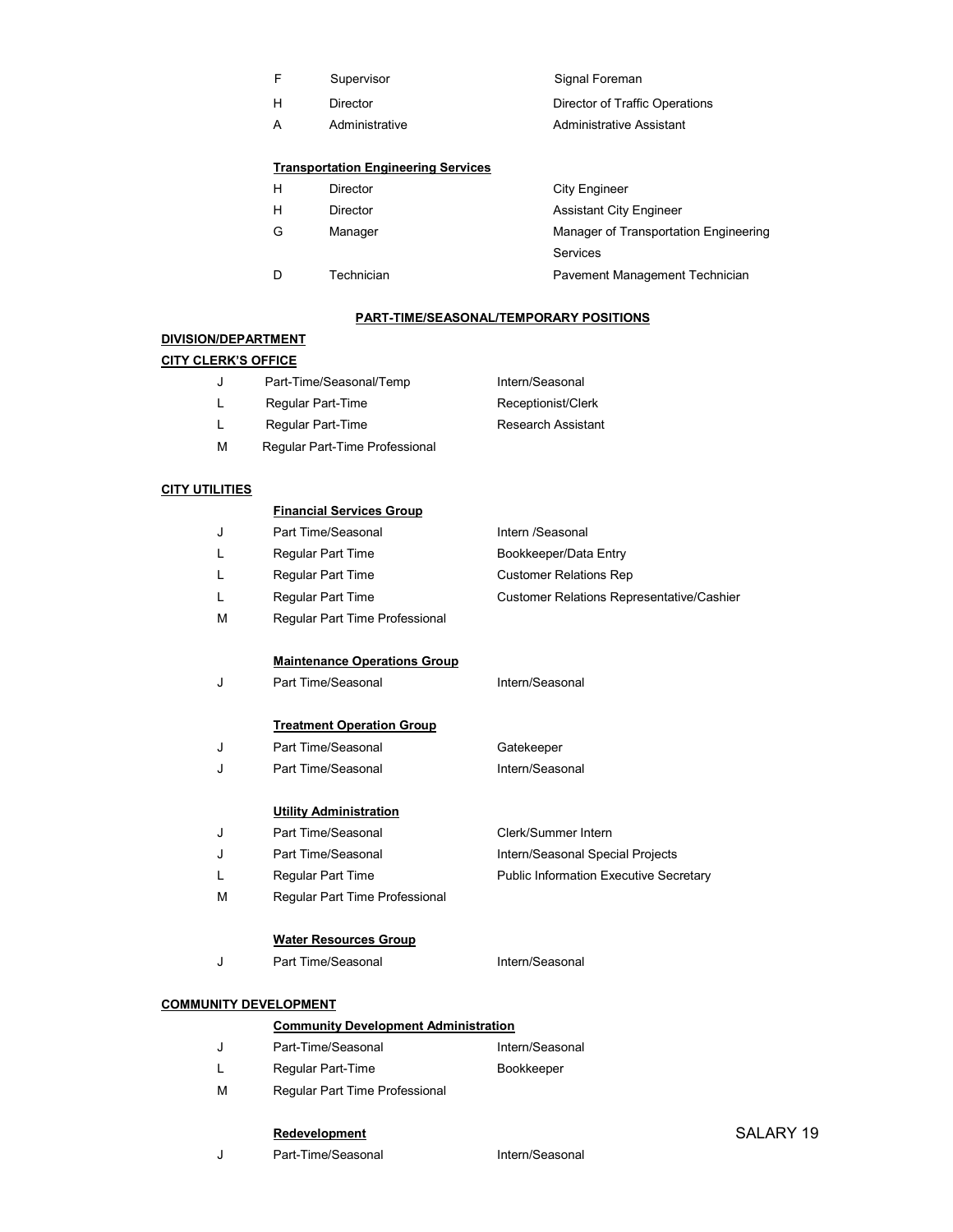|                             | Office of Housing and Neighborhood Services (OHNS) |                                                          |
|-----------------------------|----------------------------------------------------|----------------------------------------------------------|
| J                           | Part-Time/Seasonal                                 | Intern/Seasonal                                          |
|                             | <u>FINANCE AND ADMINISTRATION</u>                  |                                                          |
| J                           | Part Time/Seasonal                                 | Finance & Administration Intern/Seasonal                 |
|                             |                                                    |                                                          |
|                             | <b>Payroll Services</b>                            |                                                          |
| J                           | Part-Time/Seasonal                                 | Intern/Seasonal                                          |
| М                           | Regular Part Time Professional                     |                                                          |
|                             | <b>Property Management</b>                         |                                                          |
| J                           | Part-Time/Seasonal                                 | Intern/Seasonal                                          |
|                             | <b>Purchasing Services</b>                         |                                                          |
| J                           | Part-Time/Seasonal                                 | Intern/Seasonal                                          |
|                             |                                                    |                                                          |
|                             | <b>Risk Management</b>                             |                                                          |
| J                           | Part-Time/Seasonal                                 | Intern/Seasonal                                          |
|                             | <b>Human Resources</b>                             |                                                          |
| J                           | Part-Time/Seasonal                                 | Intern/Seasonal                                          |
|                             |                                                    |                                                          |
| <b>MAYOR'S OFFICE</b>       |                                                    |                                                          |
| J                           | Part-Time/Seasonal                                 | Intern/Seasonal                                          |
|                             |                                                    |                                                          |
|                             | <b>Internal Audit</b>                              |                                                          |
| J                           | Part-Time/Seasonal                                 | Intern/Seasonal/Staff Auditor                            |
| м                           | Regular Part Time Professional                     |                                                          |
|                             | <b>Law Dept</b>                                    |                                                          |
| J                           | Part-Time/Seasonal                                 | Intern/Seasonal                                          |
|                             | <b>Public Information</b>                          |                                                          |
| J                           | Part-Time/Seasonal                                 | Executive Secretary (Part-time) Public Information Offic |
| J                           | Part-Time/Seasonal                                 | Intern/Seasonal                                          |
|                             |                                                    |                                                          |
|                             | <b>METRO HUMAN RELATIONS COMMISSION</b>            |                                                          |
| J                           | Part-Time/Seasonal                                 | Intern/Seasonal/Assistant Investigator                   |
| <b>PARKS AND RECREATION</b> |                                                    |                                                          |
| Κ                           | Part-Time/Seasonal                                 | Asst. Golf Pro/Manager                                   |
| Κ                           | Part-Time/Seasonal                                 | Aquatic Center Manager                                   |
| Κ                           | Part-Time/Seasonal                                 | <b>Aquatics Supervisor</b>                               |
| Κ                           | Part-Time/Seasonal                                 | <b>Basketball Staff</b>                                  |
| Κ                           | Part-Time/Seasonal                                 | Basketball Program Coordinator                           |
| Κ                           | Part-Time/Seasonal                                 | <b>Basketball Site Supervisor</b>                        |
| Κ                           | Part-Time/Seasonal                                 | Clerical                                                 |

K Part-Time/Seasonal Camp Counselors

K Part-Time/Seasonal Camp Assistant Supervisor

- K Part-Time/Seasonal Camp Counselors<br>K Part-Time/Seasonal Camp Supervisor SALARY 20
	-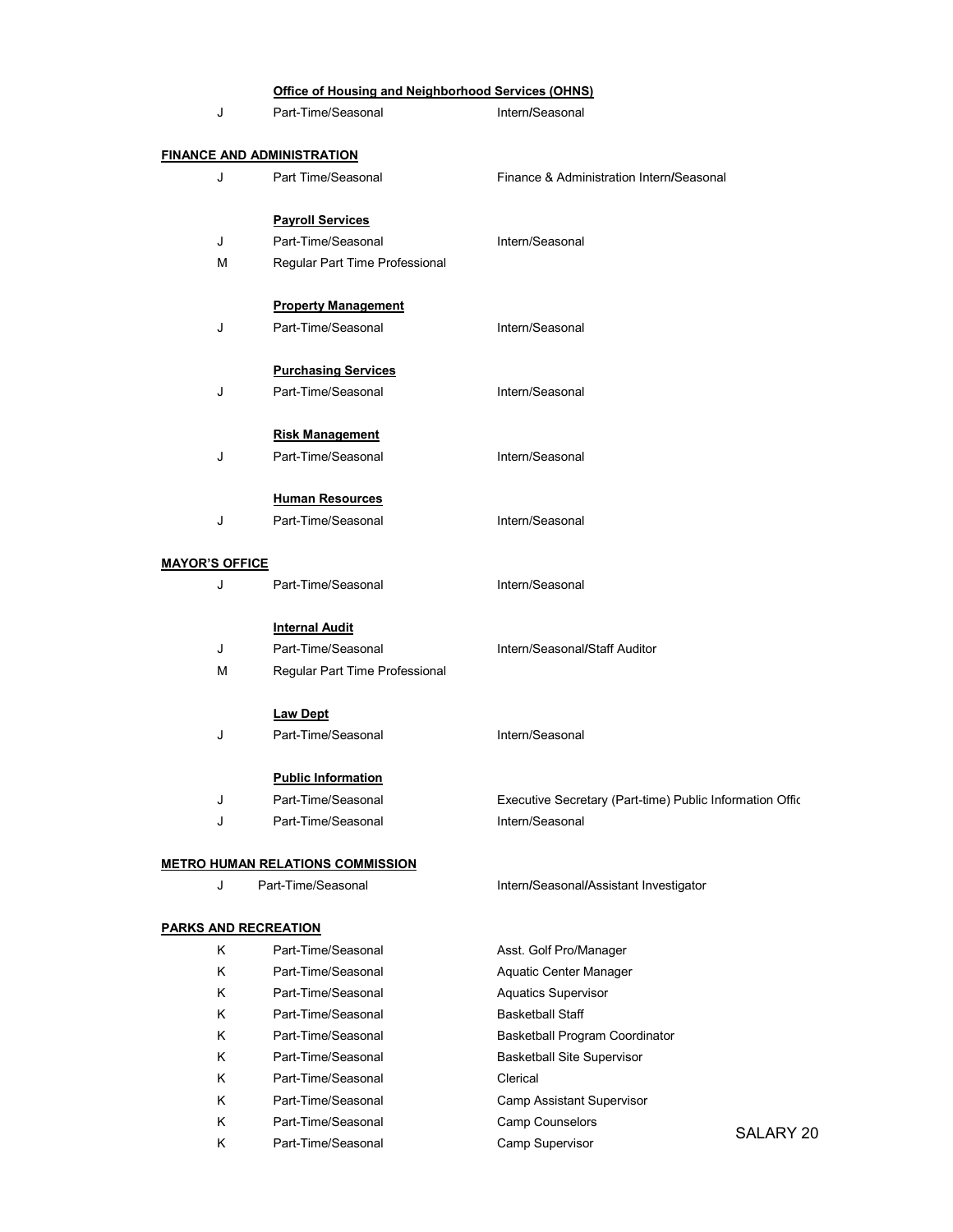| Κ | Part-Time/Seasonal             | Camp Before/After Care                      |
|---|--------------------------------|---------------------------------------------|
| K | Part-Time/Seasonal             | Foellinger Theatre Assistant Supervisor     |
| K | Part-Time/Seasonal             | Foellinger Theatre Supervisor               |
| Κ | Part-Time/Seasonal             | Golf Course Assistant Greens Superintendent |
| K | Part-Time/Seasonal             | <b>Golf Course Cashiers/Starters</b>        |
| K | Part-Time/Seasonal             | <b>Golf Course Maintenance</b>              |
| K | Part-Time/Seasonal             | Hurshtown Attendant                         |
| K | Part-Time/Seasonal             | Hurshtown Supervisor                        |
| Κ | Part-Time/Seasonal             | Ice Arena Attendant                         |
| K | Part-Time/Seasonal             | Ice Arena Building Supervisor               |
| K | Part-Time/Seasonal             | Ice Arena Staff                             |
| K | Part-Time/Seasonal             | Intern/Seasonal                             |
| K | Part-Time/Seasonal             | Learn to Swim Instructor                    |
| Κ | Part-Time/Seasonal             | Life-guards/Substitute Lifeguards           |
| ĸ | Part Time/Seasonal             | Lindenwood Staff                            |
| K | Part Time/Seasonal             | Supervisor/Naturalist                       |
| K | Part-Time/Seasonal             | Maintenance                                 |
| K | Part-Time/Seasonal             | Naturalist                                  |
| Κ | Part-Time/Seasonal             | <b>Outdoor Education Coordinator</b>        |
| K | Part-Time/Seasonal             | Playground Leaders                          |
| K | Part-Time/Seasonal             | <b>Playground Staff</b>                     |
| Κ | Part-Time/Seasonal             | Playground Supervisor                       |
| K | Part-Time/Seasonal             | Pool Staff (non-certified)                  |
| Κ | Part-Time/Seasonal             | Pool - Head Lifeguard                       |
| K | Part-Time/Seasonal             | Pre-School/Youth Staff                      |
| Κ | Part-Time/Seasonal             | <b>Recreation Center Leaders</b>            |
| K | Part-Time/Seasonal             | <b>Recreation Site Supervisors</b>          |
| Κ | Part-Time/Seasonal             | Special Events Coordinator                  |
| Κ | Part-Time/Seasonal             | Preschool/Youth Sports Coordinator          |
| K | Part-Time/Seasonal             | <b>Tennis Instructors</b>                   |
| Κ | Part-Time/Seasonal             | Tennis Program Coordinator                  |
| Κ | Part-Time/Seasonal             | <b>Theatre Attendant</b>                    |
| Κ | Part-Time/Seasonal             | Theatre Technician                          |
| Κ | Part-Time/Seasonal             | Weekend/Evening Receptionist/Host(ess)      |
| L | Regular Part-Time              | Clerical                                    |
| Г | Regular Part-Time              | Foellinger Theatre Manager                  |
| Г | Regular Part-Time              | Recreation Specialist - Year Round          |
| M | Regular Part Time Professional |                                             |
| Г | Regular Part-Time              | Intern                                      |
| L | Regular Part-Time              | Ice Arena Attendant                         |
| L | Regular Part-Time              | <b>Recreation Leader</b>                    |
| Г | Regular Part-Time              | Weekend/Evening Receptionist Host(ess)      |

#### PUBLIC WORKS

|   | <b>Transportation Administration and Support</b> |                 |  |  |
|---|--------------------------------------------------|-----------------|--|--|
|   | Part-Time/Seasonal                               | Intern/Seasonal |  |  |
| м | Regular Part Time Professional                   |                 |  |  |

#### Fleet Management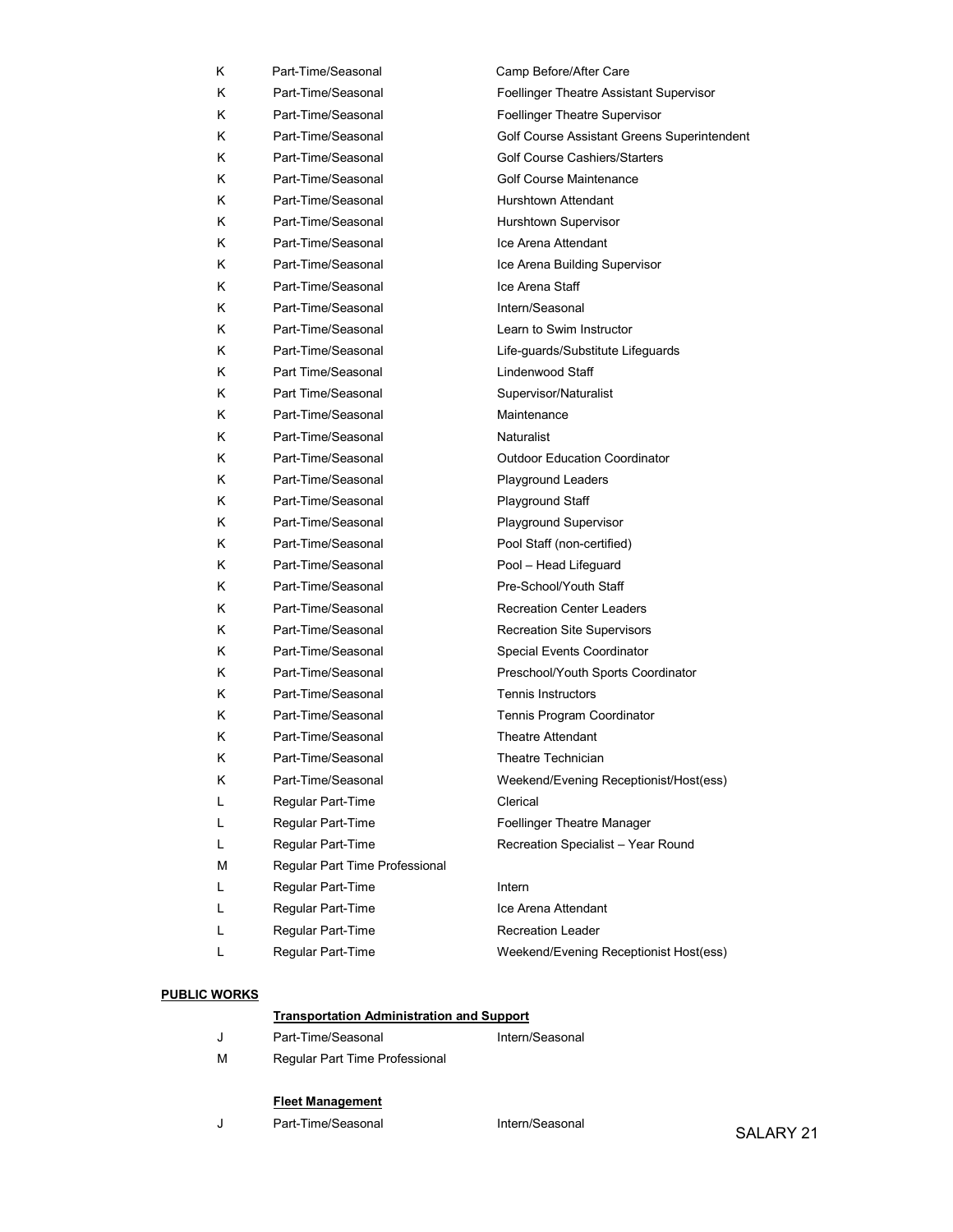| J | Part-Time/Seasonal                         | Intern/Seasonal                          |
|---|--------------------------------------------|------------------------------------------|
|   | <b>Public Works Administration</b>         |                                          |
| J | Part-Time/Seasonal                         | Intern/Seasonal                          |
| M | Regular Part Time Professional             |                                          |
|   | <b>Energy &amp; Environmental Services</b> |                                          |
| J | Part-Time/Seasonal                         | Intern/Seasonal                          |
| J | Part-Time/Seasonal                         | Leaf Pick-up Laborer                     |
|   |                                            |                                          |
|   | <b>Street Department</b>                   |                                          |
| J | Part-Time/Seasonal                         | Intern/Seasonal                          |
| J | Part-Time/Seasonal                         | Leaf Pick-up Laborer                     |
|   |                                            |                                          |
|   | <b>Street Light Operations</b>             |                                          |
| J | Part-Time/Seasonal                         | Intern/Seasonal                          |
|   |                                            |                                          |
|   | <b>Traffic Engineering</b>                 |                                          |
| J | Part-Time/Seasonal                         | Sign Division Helper (Summer Intern)     |
| J | Part-Time/Seasonal                         | Signal Division Helper (Summer Intern)   |
| J | Part-Time/Seasonal                         | Traffic Counter (Summer Intern/Seasonal) |
| L | Regular Part-Time                          | Clerical                                 |
|   |                                            |                                          |
|   | <b>Transportation Engineering Services</b> |                                          |
| J | Part-Time/Seasonal                         | Clerical Aide (Intern)                   |
| J | Part-Time/Seasonal                         | Intern/Seasonal                          |
| J | Part-Time/Seasonal                         | Seasonal Field Employee                  |

SECTION. 4. Pursuant to State Statute economic conditions must be approved by the Common Council. Such economic conditions include, but are not limited to, base pay and monetary fringe benefits. These matters will be negotiated by and between the City and the appropriate bargaining unit for the year 2008. Upon conclusion of such negotiations the appropriate Ordinances shall be submitted to the Common Council for approval.

J Part-Time/Seasonal Seasonal Seasonal Office Employee

SECTION. 5. Moving Expenses for new employees that fall under Grid Classes D, E, F, G, H, and I moving into Allen County may be reimbursed up to a maximum of \$5,000 with the approval of the Human Resources Director. The new employee shall pay for all expenses up front and will present receipts for reimbursement. If the new employee leaves the employment of the City of Fort Wayne within a three year period of time, they will pay back the original cost of the move.

SECTION 6. In addition to the compensation for positions listed herein the City shall contribute 3% of employees' salary to the Public Employees Retirement Fund (PERF).

**SECTION** 7. That, in addition to the compensation provided for herein: The City of Fort Wayne Law Department shall receive not more than \$6,500 for services performed in connection with the operations of the municipally owned utilities pursuant to I.C. 36-4-74 which additional compensation shall be paid from the revenues of the appropriate utility or function. The City of Fort Wayne Law Department shall also receive an additional sum not to exceed \$13,000 for services provided in connection with the City Self-Insurance Program involving matters not in litigation.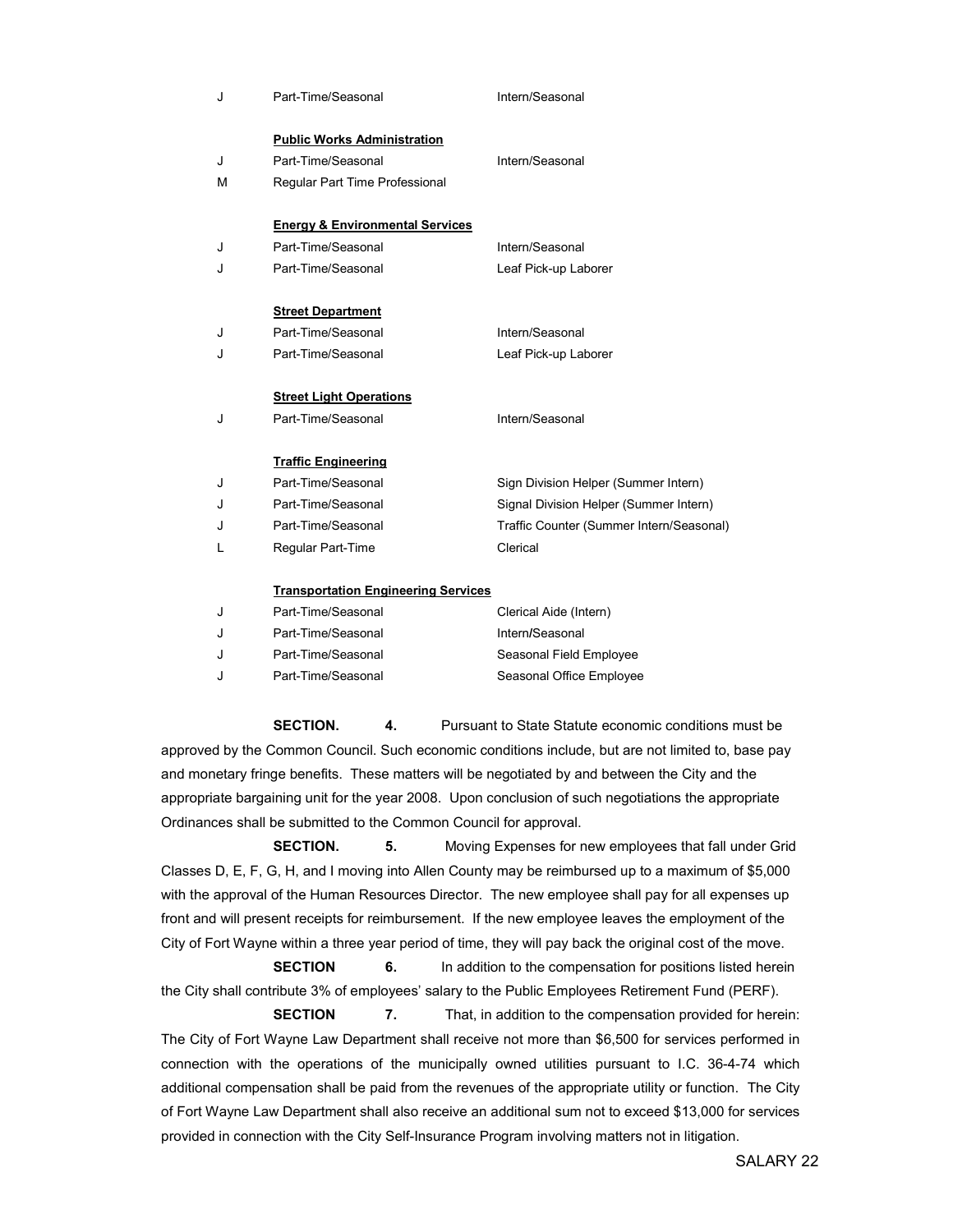That, in addition, the following legal services are recognized as extraordinary services and shall entitle the City of Fort Wayne Law Department performing such services to charge respective departments additional compensation at the rate of 120% of the hourly compensation of the classified City Attorney or Associate City Attorney performing such services, or such other appropriate compensation as determined by the Board of Public Works:

- A.) Bond issues and related financial matters, including Bond issues related to the Economic Development Commission where the fees for said issues is paid by the Bond applicant.
- B.) Annexation litigation following the filing of a remonstrance.
- C.) Condemnation litigation following the filing of exceptions to the appraisers' report.
- D.) All matters relating to defense of claims against the Fort Wayne Police Department following the filing of a complaint.
- E.) All matters involving a challenge to the constitutionality of any act or omission by the City or one of its employees following the filing of a complaint in court.
- F.) All matters relating to intervention in utility rate cases following the filing of a petition of a petition to intervene, or other appearances before the Indiana Utility Regulatory Commission (I.U.R.C.).
- G.) All matters relating to litigation where the amount in controversy exceeds \$50,000, following the filing of a complaint in court.
- H.) All matters relating to litigation where any recovery against the City or its employees would be paid from the City's Self-Insurance Fund.
- I.) All matters involving collective bargaining arbitration.
- J.) Matters relating to the Fort Wayne Redevelopment Commission covered by a separate contract.

 Any and all payments to be made hereunder for extraordinary services shall be subject to the final approval by the City Controller. Nothing in this agreement shall prevent the use of other attorneys or firms to perform extraordinary services, subject, however, to the provisions of I.C. 36-4-9-12.

**SECTION** 8. From and after the first day of January, 2008 all appointed officers, employees, deputies, assistants, departmental and institutional heads of the Civil City and City Utilities will be paid according to this, the above and following provisions of this ordinance, subject to budgetary limitations, collective bargaining agreements, future changes or amendments enacted by Common Council.

**SECTION** 9. Nothing in this Salary Ordinance shall limit the capacity of Utility Management at the Filtration Plant to participate in the Gain Sharing Plan under the Memorandum of Understanding approved by Common Council under Ordinance No. R-26-99. **SECTION** 10. That all Departments subject to this Ordinance will

conform to the Official City's Personnel Policies and Procedures relating to hiring, pay, and other related practices, approved by the Mayor and administered by the City's Human Resources Department.

**SECTION** 11. If any section, clause, sentence, paragraph or part or provisions of this Ordinance be found invalid or void by a Court of competent jurisdiction, it shall be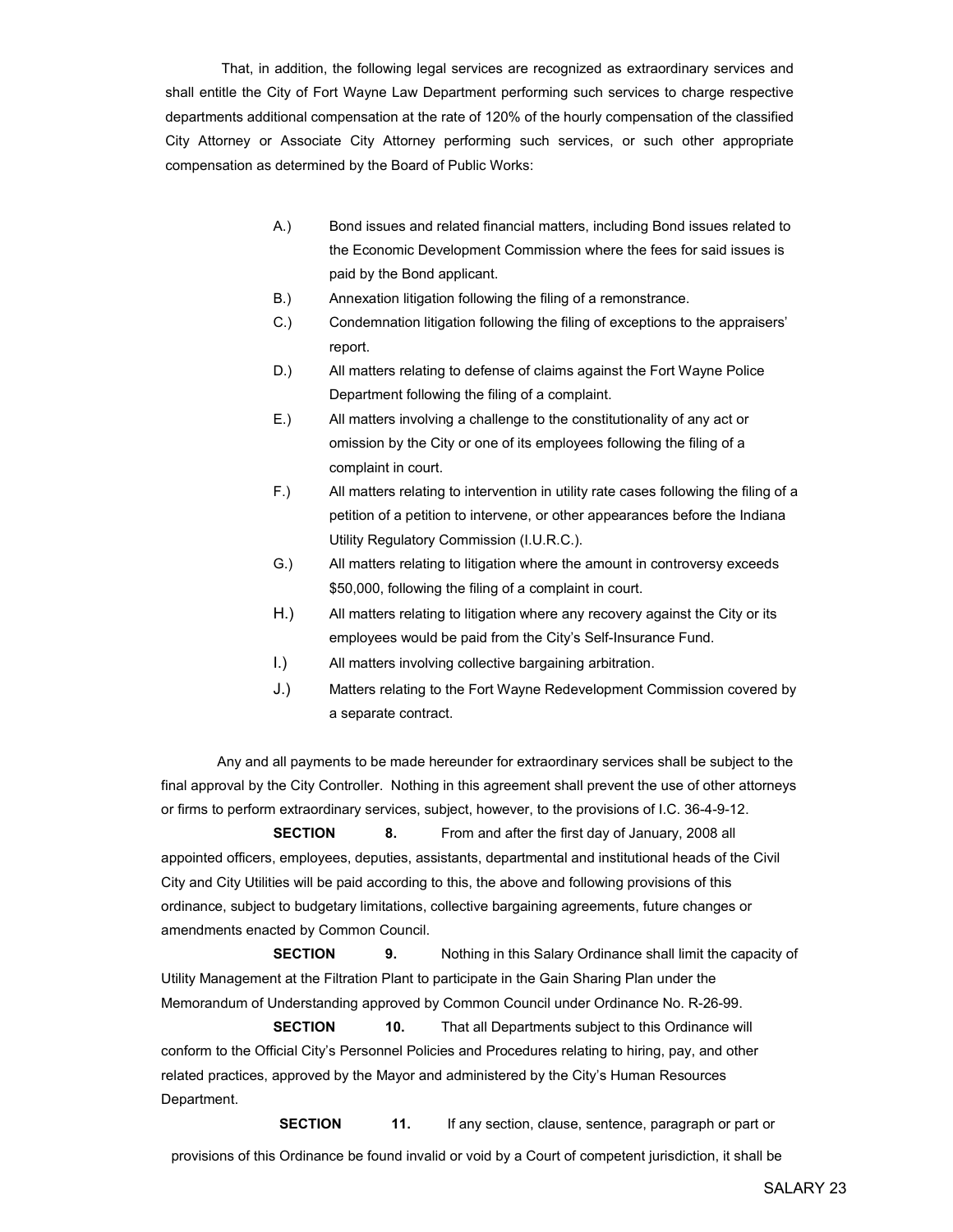conclusively presumed that this ordinance would have passed by the Common Council without such invalid section, clauses, paragraph, part or provisions, and the remaining parts of the Ordinance will remain in effect.

**SECTION** 12. The Municipal Code of the City of Fort Wayne references, in codification form, salary ordinances previously adopted by the City Council for past years. Such salary ordinances have a duration of one year and thus, with the exception of the 2007 salary ordinances, have expired. Commencing January 1, 2008, any conflict between the terms and conditions hereof and any previous ordinance shall be resolved in favor of the most recently enacted ordinance.

SECTION 13. Two copies of all attachments and Exhibits referred to in this Ordinance shall be kept on file with the City Clerk of Fort Wayne for the purpose of public inspection.

**SECTION** 14. This ordinance shall be in full force and effect from and after its passage and approval by the Mayor.

 $\frac{1}{\sqrt{2}}$  ,  $\frac{1}{\sqrt{2}}$  ,  $\frac{1}{\sqrt{2}}$  ,  $\frac{1}{\sqrt{2}}$  ,  $\frac{1}{\sqrt{2}}$  ,  $\frac{1}{\sqrt{2}}$  ,  $\frac{1}{\sqrt{2}}$  ,  $\frac{1}{\sqrt{2}}$  ,  $\frac{1}{\sqrt{2}}$  ,  $\frac{1}{\sqrt{2}}$  ,  $\frac{1}{\sqrt{2}}$  ,  $\frac{1}{\sqrt{2}}$  ,  $\frac{1}{\sqrt{2}}$  ,  $\frac{1}{\sqrt{2}}$  ,  $\frac{1}{\sqrt{2}}$ 

Council Member

APPROVED AS TO FORM AND LEGALITY

Timothy A. Manges, City Attorney

\_\_\_\_\_\_\_\_\_\_\_\_\_\_\_\_\_\_\_\_\_\_\_\_\_\_\_\_\_\_\_